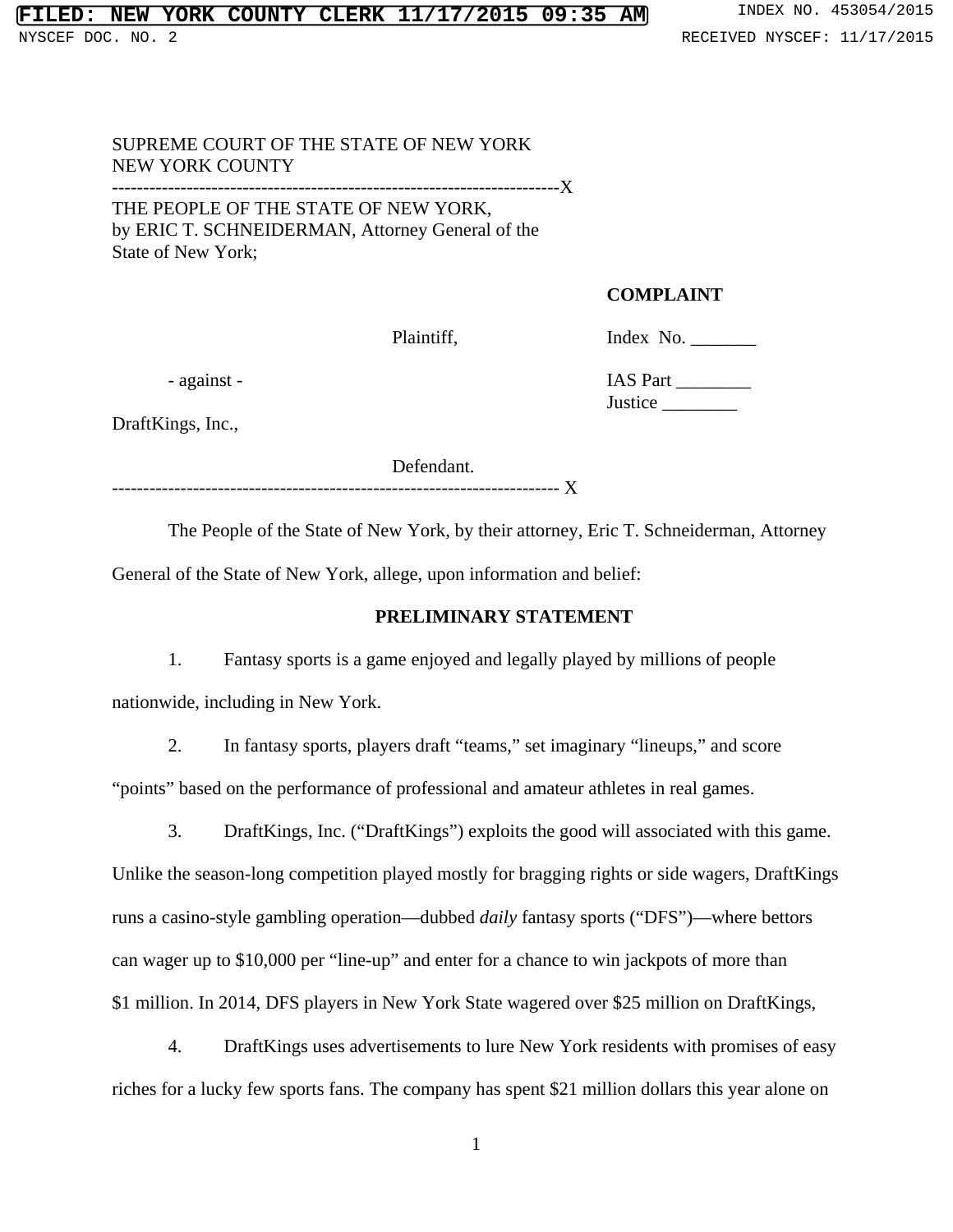ads urging "*It's the simplest way of winning life-changing piles of cash.*"

5. Other commercials promise: "The giant check is no myth . . . BECOME A MILLIONAIRE!"



6. But DraftKings only offers a way to bet on existing sporting events, nothing more. And its approach is not new: Bookmaking operations in jurisdictions with legal gambling like Nevada have long accepted sports proposition or "prop" bets (to bet on game statistics and milestones) and parlay bets (to simultaneously bet on several, independent variables in a single wager).

7. As one DFS CEO colorfully described it, DFS is like a "sports betting parlay on steroids." DraftKings specifically encourages DFS players to consult the Vegas betting odds for athlete "prop" bets.

8. The speed of DraftKings' games, the size of their jackpots, and the degree to which the games are sold as winnable have ensnared compulsive gamblers and threaten to trap populations at greater risk for gambling addiction, particularly male college students. This has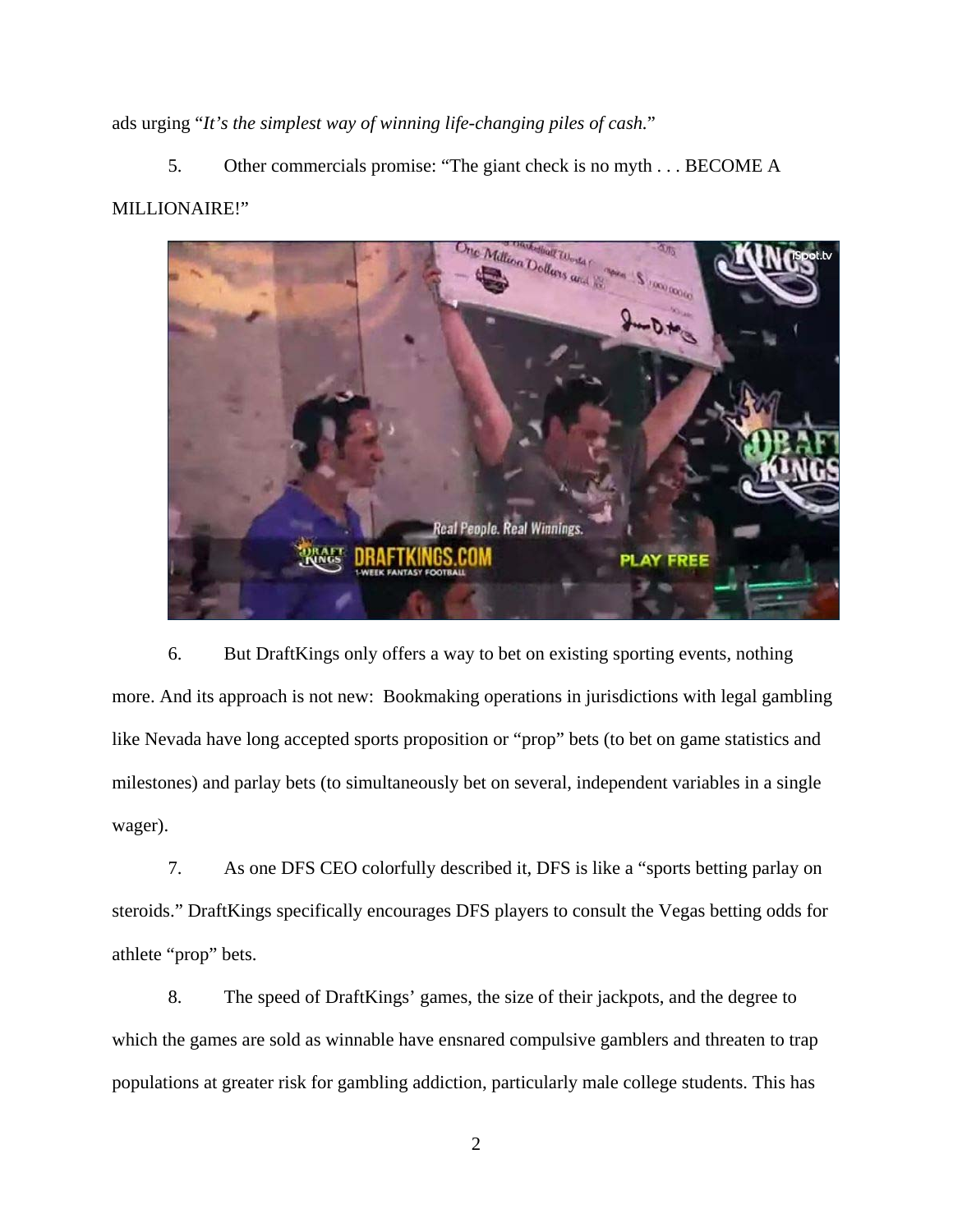prompted gambling addiction experts and advocates to sound the alarm.

9. Until a major spike in ad spending this fall and a public scandal over the fairness of its games, DraftKings managed to avoid serious scrutiny as a gambling business. As an increasing number of states examine the company's business model, they are reaching the same realization; in Nevada, Georgia, Illinois, and Michigan, gaming officials have each declared DFS to be gambling or have otherwise raised serious doubt about its legality.

10. DraftKings does not offer games in Washington State (which has the same definition of "gambling" as New York) and in four other states (Arizona, Iowa, Louisiana, and Montana). When the Nevada Gaming Control Board recently determined that DFS qualified as gambling under state law, the company suspended Nevada operations the same day.

11. On November 10, 2015, the Office of the New York Attorney General ("NYAG") sent a cease and desist letter to DraftKings, advising that DraftKings that its business violated the law in New York State—which accounts for approximately 7% of DraftKings active users—and must stop accepting wagers from New York State. The letter also served as formal pre-litigation notice, indicating that NYAG would commence an enforcement action if DraftKings failed to abide by the law. It refused, choosing to file an improper lawsuit during the notice period.

12. DraftKings continues to accept wagers from a gambling business in flagrant disregard of New York's state constitution, penal laws and other statutes.

13. The State therefore brings this action to enjoin DraftKings from continuing to operate an unlawful gambling business in New York.

### **JURISDICTION AND PARTIES**

14. Plaintiff People of the State of New York, by Attorney General Eric T. Schneiderman, brings this action pursuant to Executive Law § 63(12), Business Corporation Law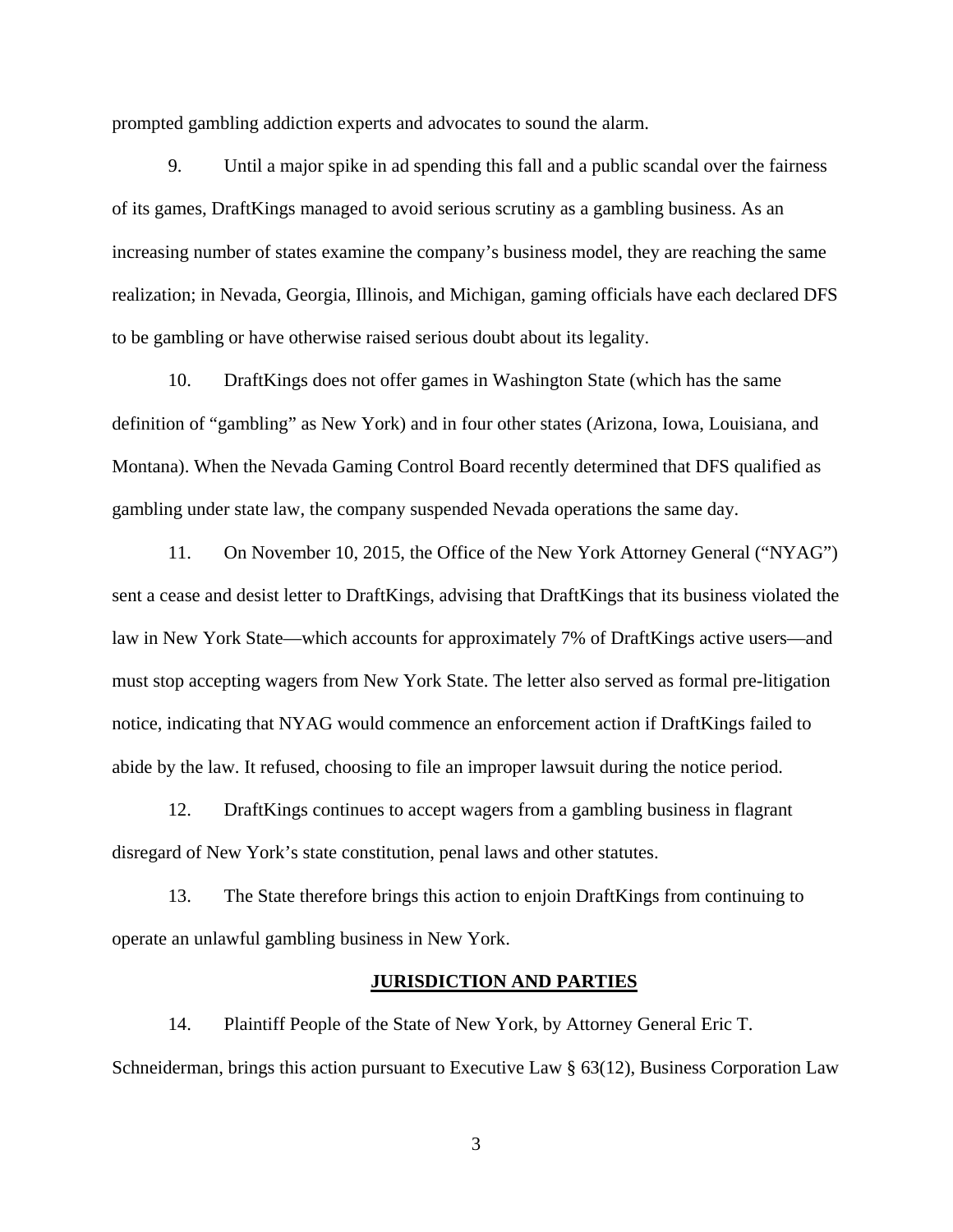("BCL") § 1303, and General Business Law ("GBL") §§ 349 and 350.

15. Defendant DraftKings is a Delaware corporation, with its principal place of business at 225 Franklin Street, 26th Floor, Boston, Massachusetts 02110.

16. This Court has jurisdiction pursuant to: (i) Executive Law § 63(12), under which the Attorney General is empowered to seek injunctive relief, restitution, disgorgement and damages when a person or business entity engages in repeated fraudulent or illegal acts or persistent fraud or illegality in the carrying on, conducting, or transacting of business; (ii) BCL § 1303, which authorizes the Attorney General to bring an action to restrain a foreign corporation from doing in this state without authority any business for the doing of which it is required to be authorized in this state; and (iii) General Business Law § 349(b), which authorizes the Attorney General to seek injunctive relief, restitution, disgorgement and civil penalties when a person or business engages in deceptive business acts and practices.

### **FACTS**

#### **I. Traditional Fantasy Sports Gained Fans as a Friendly, Season-Long Competition**

17. Fantasy sports emerged in its modern form no later than the 1980s, starting initially with baseball and football and later expanding to other sports.

18. In traditional fantasy sports, participants create imaginary or fantasy "teams" composed of real amateur and professional athletes. During the course of the regular season, participants may adjust those fantasy teams and then "score" points depending on the real-world performance of the athletes appearing on their fantasy teams.

19. At the end of the season, all points are tallied and the team with the most points wins.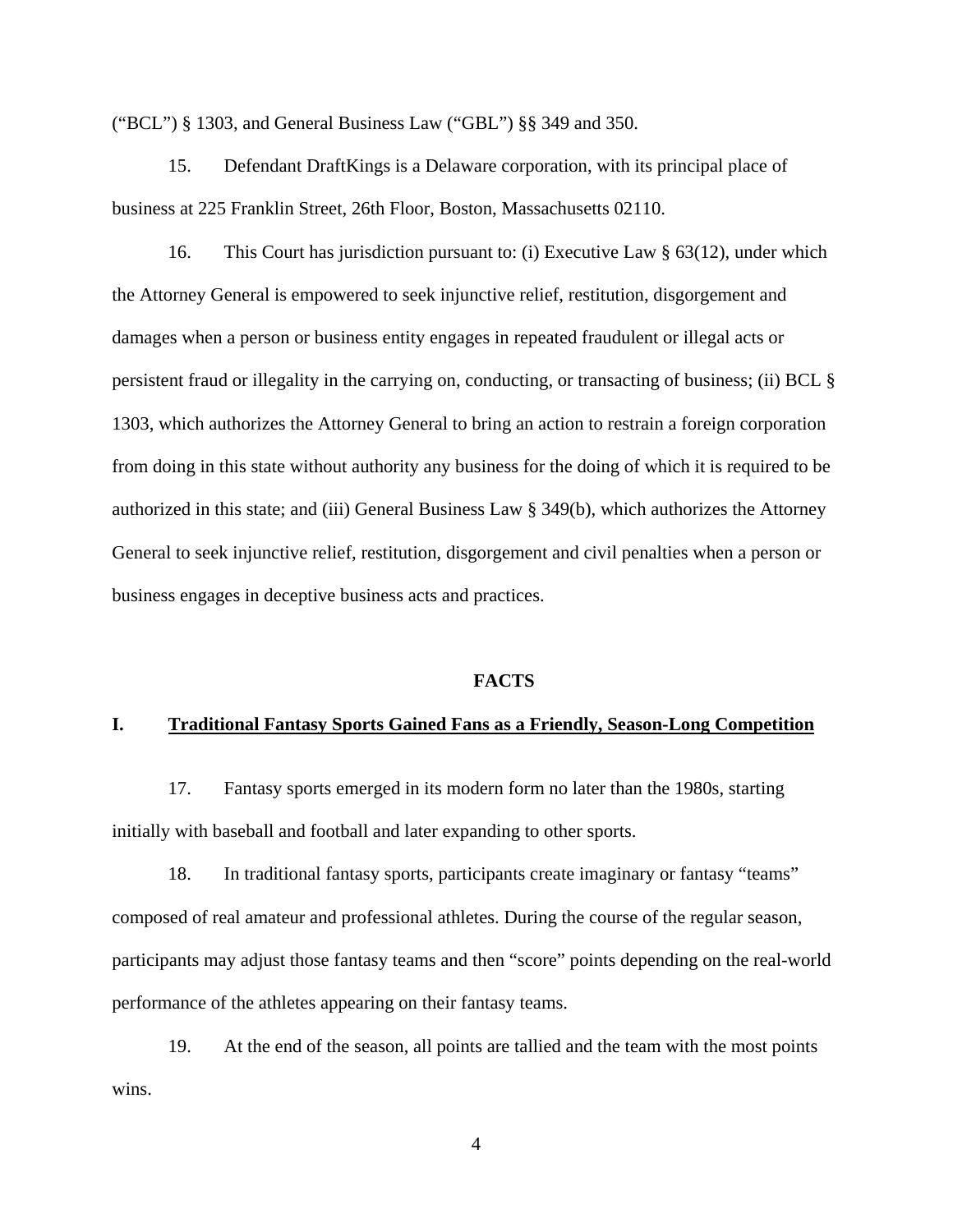20. With the advent of the internet, traditional fantasy sports has exploded in popularity.

21. Websites run by ESPN, CBS Sports, and others made, and continue to make it easy to run a fantasy "league" and compete against friends or colleagues. These websites host the leagues, maintain records, tabulate points, and create a forum for interacting with other league participants.

22. Each traditional fantasy league typically designates a "commissioner," *i.e.* one of the participants who handles administrative issues, including registering with an internet host site.

23. While the precise format and rules vary from game to game, traditional fantasy sports competitions share several common elements:

> a. *A competitive draft.* Prior to the start of sports season, participants "draft" a team from athletes expected to play in a particular league (*e.g.*, Major League Baseball). The draft proceeds as either: (i) a round-robin "snake" draft, where the last participant to select an athlete in one round gets the first pick in the next; or (ii) an auction draft—where each participant receives a set budget of credits with which to bid, and each athlete goes to the highest bidder. In the typical version of the game, each athlete can be drafted by only one team. Thus, each participant has an incentive not only to pick the best available athletes for his own fantasy team, but to pick athletes to "block" another team

> b. *Trading, Dropping, Adding Players, and Setting Lineups.* To be successful over the course of a season, participants must actively manage their teams. This includes negotiating athlete trades with other participants, dropping injured or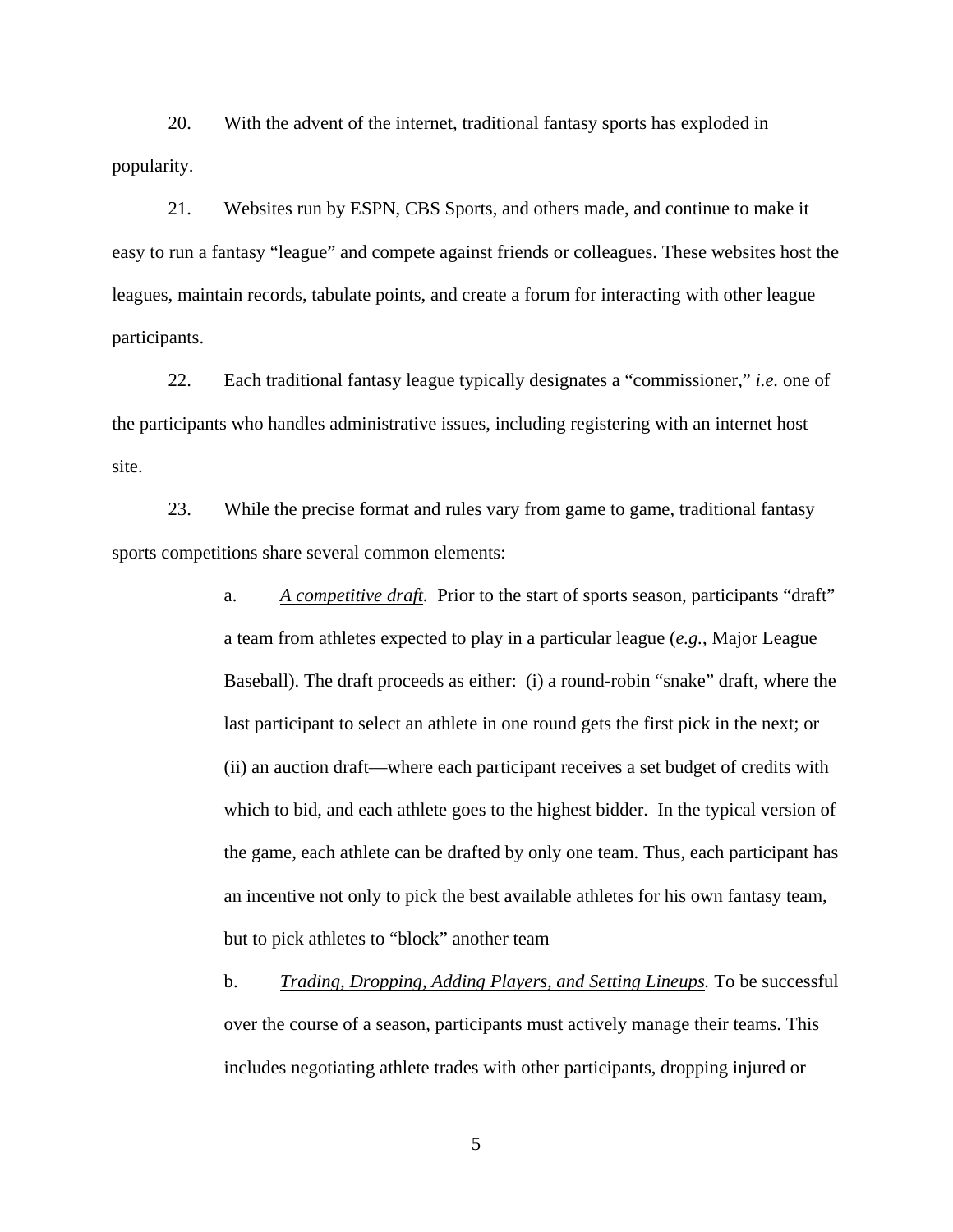underperforming athletes, and adding free agents (athletes not on the roster of any fantasy team). Such moves and adjustments can seek to add points to a participant's team or to deny them to another.

24. By making moves over the course of a long season, participants can insulate themselves to some degree from day-to-day variations in performance, can respond to player injuries, trades, suspensions, and other unpredictable occurrences, and can otherwise seek to improve their chances.

25. To remain competitive in traditional fantasy sports, participants must adjust teams and lineups throughout a season. No single game or week is determinative of a participants' success or failure.

26. Depending on the host site, the participants can exert substantial control over how the fantasy game is administered and scored. Among other changes, participants can often adjust the scoring formats, the universe of players available for drafting, the size of each team, the free agency rules, and the lineup requirements

27. Most participants in traditional fantasy leagues do not participate in competitions for major prizes or enter wagers through the fantasy league host sites.

28. Mainstream sites that host traditional fantasy sports like ESPN and CBS Sports have typically generated the bulk of their revenue from advertising and administrative fees.

29. To the extent that traditional fantasy leagues involve wagers between participants, with limited exceptions, mainstream host sites like ESPN and CBS Sports, do not participate or profit from those bets.

30. The Fantasy Sport Trade Association ("FSTA"), a trade association representing companies like the Defendant, estimated that by 2008, about 30 million people played traditional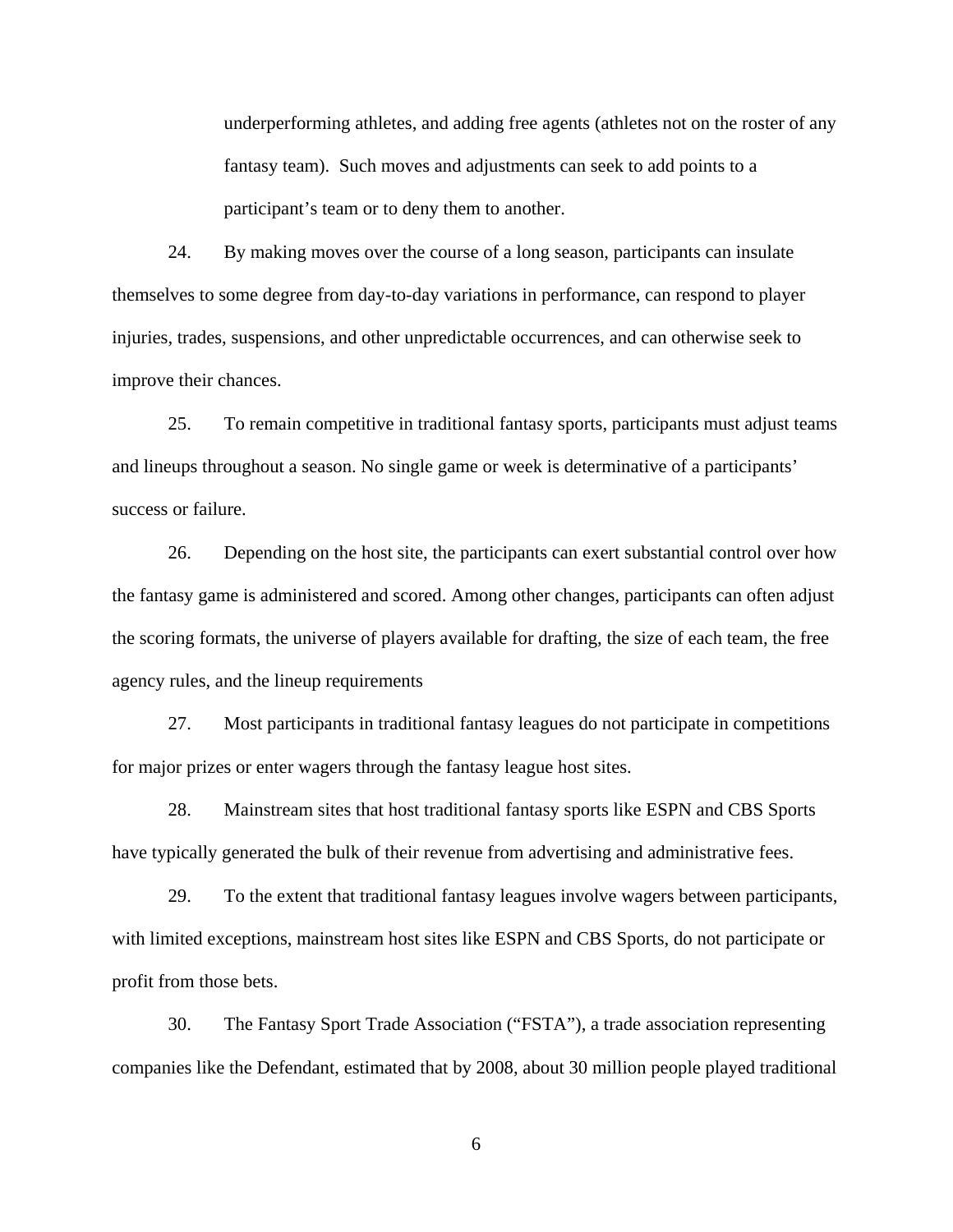fantasy sports. Since then, the numbers of people who play traditional fantasy sports has continued to climb.

31. The sweeping majority of participants in traditional fantasy sports compete solely for bragging rights or side wagers.

### **II. An Internet Gambling Prohibition Inspires a New Form of Internet Gambling**

32. In 2006, the U.S. Congress passed the Unlawful Internet Gambling Enforcement Act ("UIGEA") to expand the mechanisms available to federal prosecutors seeking to enforce anti-gambling laws against internet-based gambling companies. This statute primarily introduced new consequences for financial institutions that process illegal gambling transactions.

33. UIGEA explicitly left all other federal and state gambling laws intact, and provided that: "No provision of this subchapter shall be construed as altering, limiting, or extending any Federal or State law or Tribal-State compact prohibiting, permitting, or regulating gambling within the United States."

34. In 2008, an online betting entrepreneur named Nigel Eccles and a few partners founded the online wagering platform Hubdub. That site let users bet on the outcome of news events. As a former employee at two online gambling companies in the U.K., Eccles reportedly saw potential in "combining the fun and excitement of online gambling with the mass interest in news." As Eccles put it, the idea was to "gamble on what you believe will happen. You can bet on any subject under the sun."

35. Hubdub, however, had a fatal flaw: Because UIGEA made processing wagers involving real money illegal in the United States, the site operated with *virtual* currency. This apparently provided insufficient excitement for bettors, and the news-betting component folded a few years later.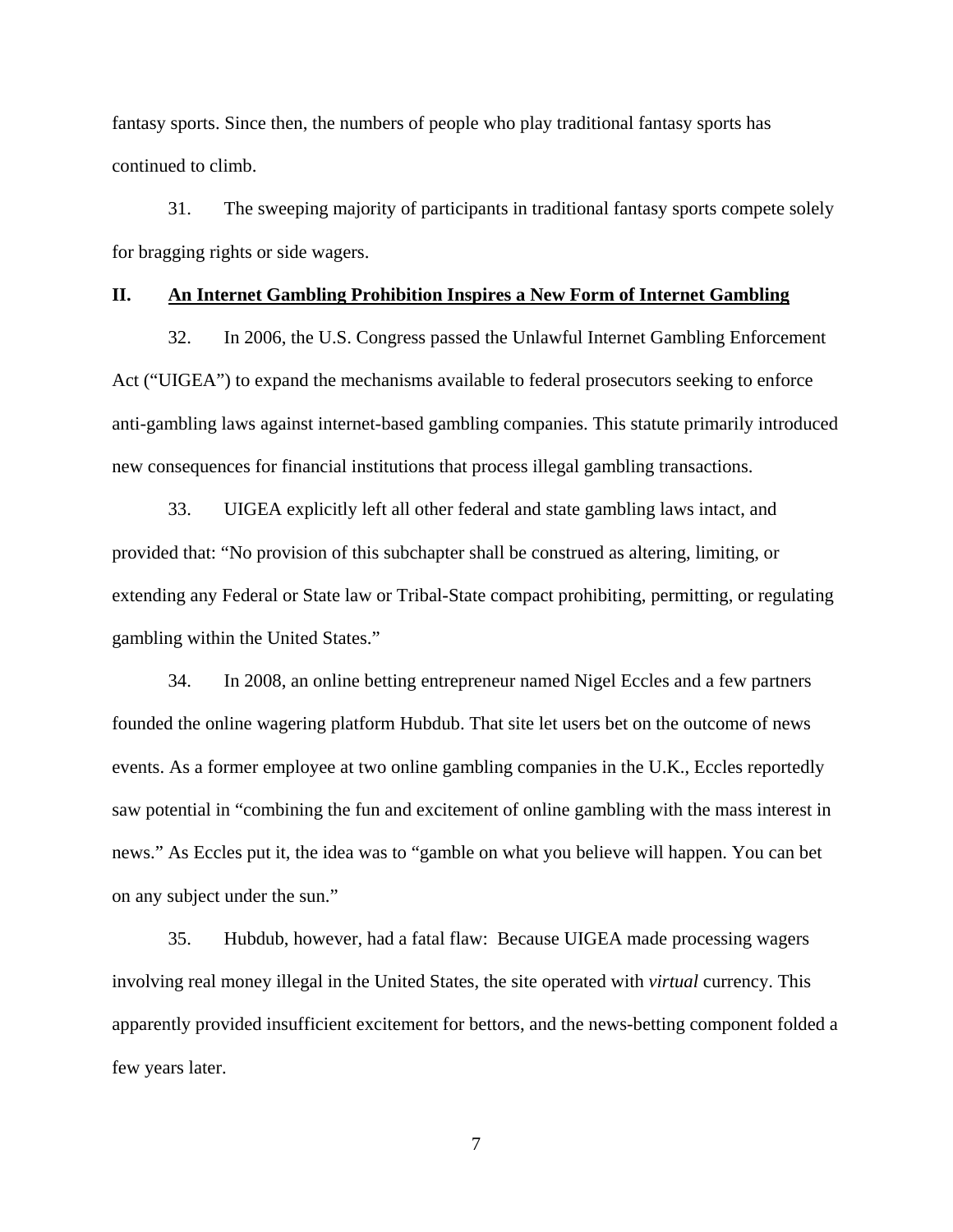36. Reviewing UIGEA, however, Eccles seized on language that excluded certain "fantasy sports and simulations" from the definition of "bet or wager." Although previously not a fan of fantasy sports or American sports, in 2009, he concocted a new betting game for the U.S. market—dubbed daily fantasy sports ("DFS").

37. Hubdub quickly spun off a new company, FanDuel, to accept bets with real money.

38. In 2012, DraftKings followed and began to offer DFS too.

#### **III. By Rewriting the Rules, DFS Created a New Business Model for Sports Betting**

39. DFS is a new business model for online gambling. The DFS sites themselves collect wagers (styled as "fees"), set jackpot amounts, and directly profit from the betting on their platforms. DFS' rules enable near-instant gratification to players, require no time commitment, and simplify game play, including by eliminating all long-term strategy.

40. In several fundamental respects, DFS represents a clear departure from seasonlong fantasy sports:

- a. *First,* DFS games run on a daily and weekly basis. Scoring depends on the performance of particular athletes in a given week, a given weekend, on a given night, or even a given tournament or race (as with golf, MMA, or NASCAR). This allows for faster-paced games that require less time commitment.
- b. *Second,* DFS games allow no trading; no dropping players; and no adjusting lineups. Players must "lock in" or finalize their lineup by a particular deadline. After the lineup is locked, a DFS player can do nothing but watch as the performance of athletes in real-world games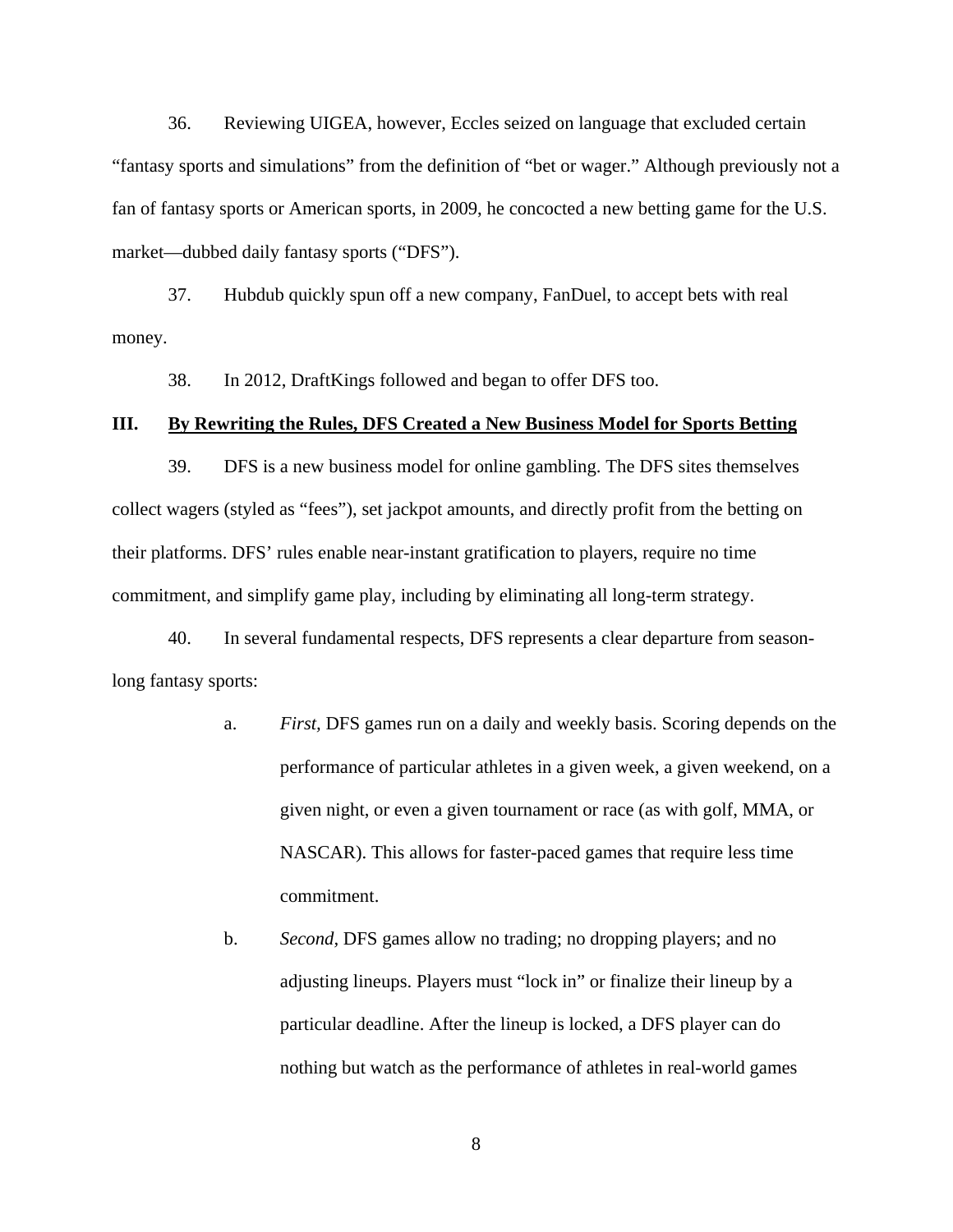determines whether he won.

c. *Third,* DFS uses neither of the competitive draft formats, *i.e.* either the "snake" or the auction draft. Instead, it uses a salary cap draft. In a salary cap draft, the site assigns each athlete a theoretical value (a "salary"). Bettors can fill their team with players until they have exhausted their salary cap or allocation. Thus, the same athlete can appear on multiple teams.

41. The "salaries" assigned to athletes constitute odds roughly reflecting how the DFS operator (*e.g.*, DraftKings) expects a particular athlete to perform over a given time period.

42. The quick time frame of DFS and the ability to set the lineup only once eliminates any of the strategic elements associated with managing a traditional fantasy team over the course of a season. As compared to traditional fantasy sports, DFS' rules also eliminate any strategy associated with drafting good players first, because the same players can appear in every lineup.

43. Rather than a new type of fantasy league, DFS simply devised another way to bet on sports.

44. Casinos and bookmaking operations in Nevada and non-U.S. jurisdictions with legalized sports gambling have long allowed "prop" (short for proposition) bets—*i.e.*, bets on statistics and milestones that occur in given games or in connection with particular players.

45. Indeed, DraftKings recognizes that DFS is akin to sports prop betting. DraftKings advises on its website: "Player props are also an excellent source of information for daily fantasy owners. Props are Vegas's best guess for a player's production—basically their projection for him in fantasy."

46. Similarly, casinos and bookmaking operations in Nevada and, to a more limited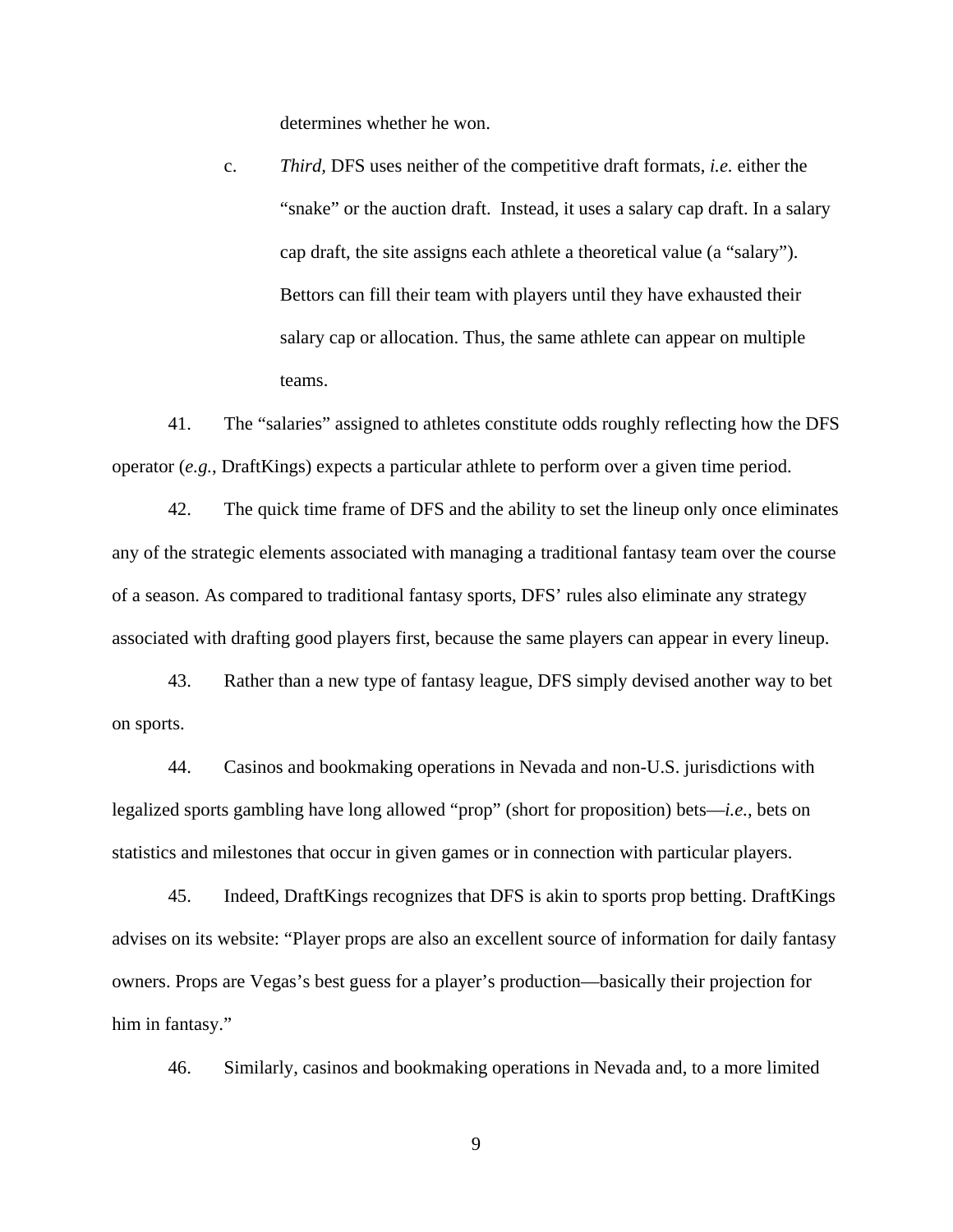extent, the state lotteries in Delaware, Montana, and Oregon permit parlay sports betting.

47. In a parlay, a bettor attempts to correctly predict the outcome of several variables as part of a single wager. A DFS lineup is a parlay bet in which the relevant variables are the athletes.

48. As the CEO of one DFS company put it, the large format DFS games are like "a sports betting parlay on steroids."

### **IV. DraftKings Enters the Sports Gambling Business**

49. Early on, Jason Robins, the CEO and co-founder of DraftKings, recognized the potential of DFS as a business model for online betting.

50. Shortly after founding DraftKings, Robins reportedly started a thread in the online forum reddit.com in which he explained: "This concept where you can basically '*bet'* your team will win is new and *different from traditional* leagues that last an entire season." (emphasis added).

51. Elsewhere on the thread, Robins emphasized: "The concept is *different* from traditional fantasy leagues. Our concept is a mash[-]up between poker and fantasy sports. Basically, you pick a team, deposit your wager, and if your team wins, you get the *pot*." (emphasis added).

52. This is reflected in DraftKings marketing, with DFS promising "rapid-fire contests" of:

much shorter duration than the traditional season-long leagues and require no team management after the draft. Salary cap draft format takes just minutes to complete, unlike the hours-long snake drafts in traditional leagues. We offer new contests every day of the season, and our winners are crowned nightly. Payouts happen immediately after the games – no more waiting until the end of the season to collect winnings!

53. DraftKings offers several game styles to appeal to a variety of tastes.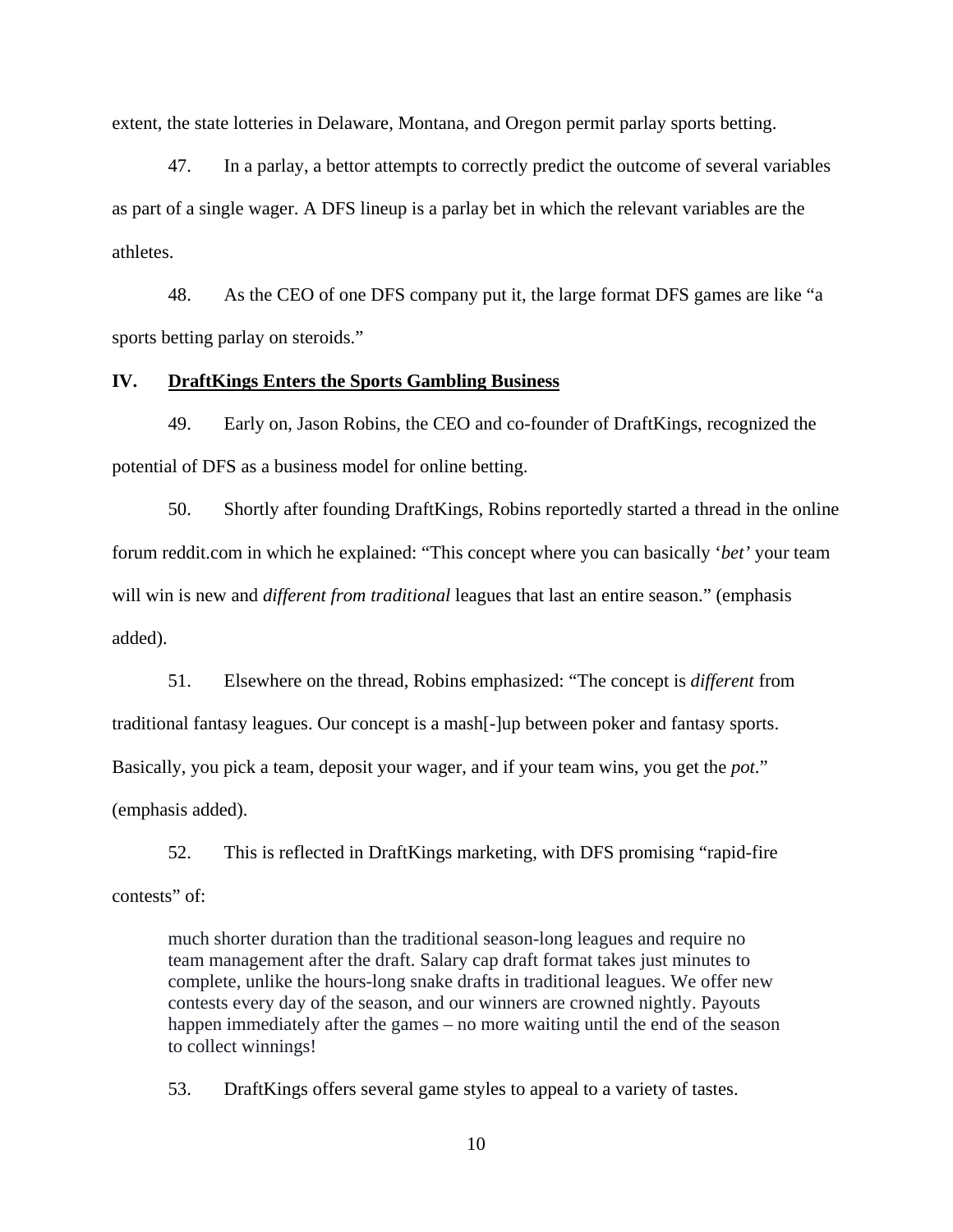54. Of particular note, DraftKings offers "Guaranteed Prize Pool" or "GPP" games, 50/50 games, and head-to-head games. Each game is structured differently.

- a. GPP games. The GPP games are the most popular based on numbers of individual players, most lineups and highest payouts. Some GPPs can accept up to several hundred-thousand lineups from DFS players, with the highest-scoring lineups winning major cash prizes. To play, GPPs cost anywhere from less than a dollar to upwards of \$5,000 to submit a single wager. In one of the largest GPPs, known as the "Millionaire Maker," DFS players wager \$20 per lineup for a chance to win a jackpot upwards of \$1 million.
- b. 50/50 games. 50/50 games allow DFS players to effectively double their money if a lineup places in the top half of point-scoring lineups.
- c. Head-to-Head games. In head-to-head games, two DFS players enter a lineup against each other, and the lineup with more points wins. Bettors can wager up to \$10,600 in head-to-head games. The bettor with the winning lineup gets the pot, minus the cut DraftKings takes.

55. DraftKings takes a cut of all wagers, which, using poker slang, DraftKings executives at times refer to as its "rake." The rake constitutes the company's primary source of revenue—ranging from about 6% to more than 14%.

56. Alternatively, Robins agreed in an interview earlier this year that, although he preferred the term "commission," DraftKings' cut constitutes a "vig," betting slang for the charge taken by a sports bookie.

57. As part of its marketing, DraftKings allows DFS players to play certain games for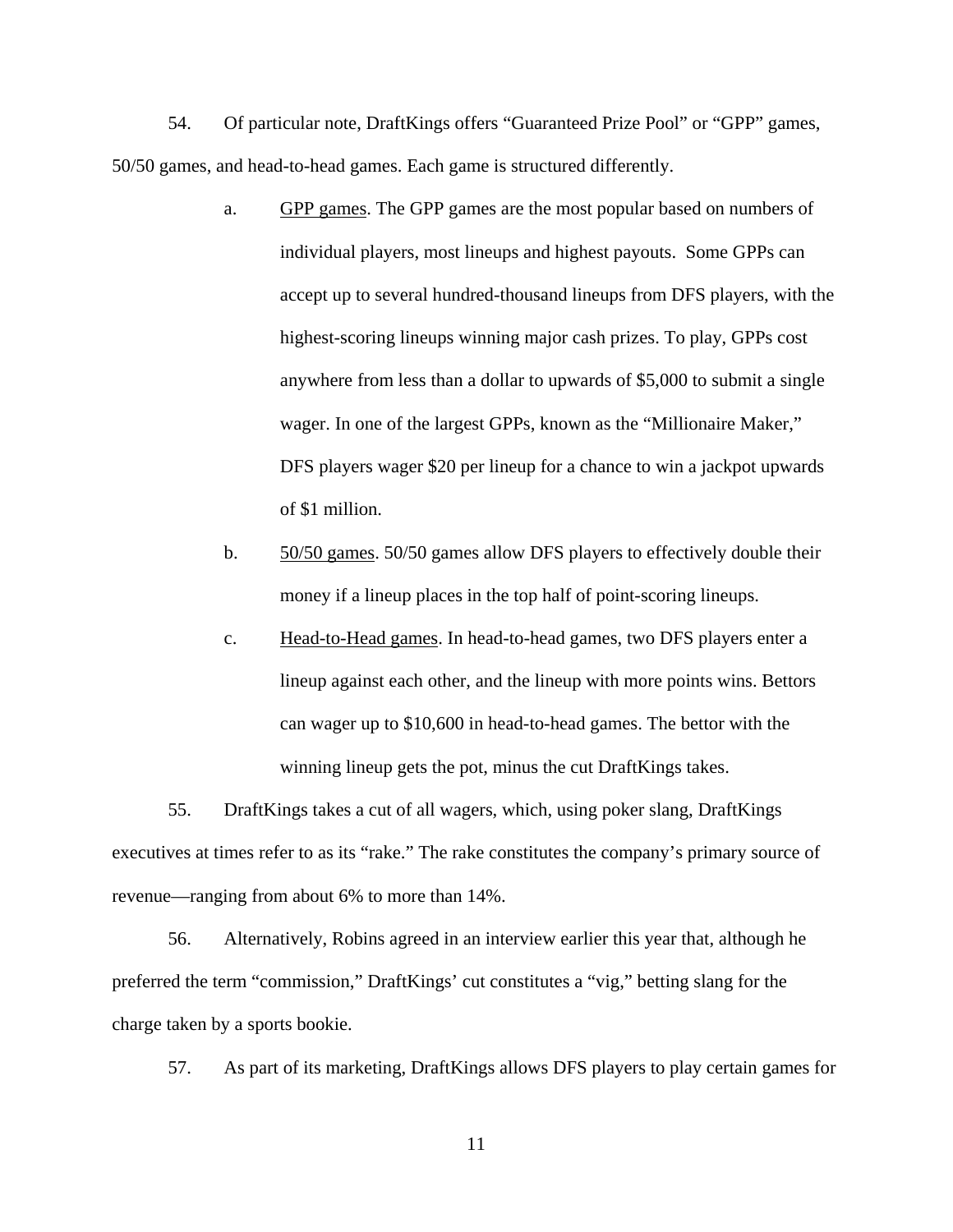free. Borrowing another term from poker, these free games are called "freerolls."

58. Freeroll games do not typically offer cash prizes, but may award the winner a spot in a cash prize game.

59. Except for limited exceptions, DraftKings requires players to put money at risk for a chance to win cash prizes.

60. DraftKings accepts wagers in connection with a wide range of amateur and professional sports. The company's offerings include: Major League Baseball, NFL football, NBA basketball, college football, college basketball, PGA golf, Major League Soccer, NASCAR, and Mixed Martial Arts.

### **V. How Betting and Scoring on DraftKings Works**

61. A DFS wager constitutes a prediction by a DFS player about the combination of athletes (*i.e.*, the lineup) that he believes may score the most points in a particular DFS game. After finalizing his lineup, a DFS player cannot control or influence whether the athletes he chose will perform at, above, or below expectations.

62. Given this inherent uncertainty, certain DFS players will enter hundreds, or even thousands, of unique lineups in the hopes that one or more combinations of athletes will score well.

63. The DraftKings rules identify several circumstances where even the athletes on the field may have no influence over the number of DFS points scored. For example, the points associated with a particular athlete may be reduced or zeroed out due to:

a. rained out, postponed, suspended, or shortened game;

b. the league failing to correct official game statistics before DraftKings declares a winner; or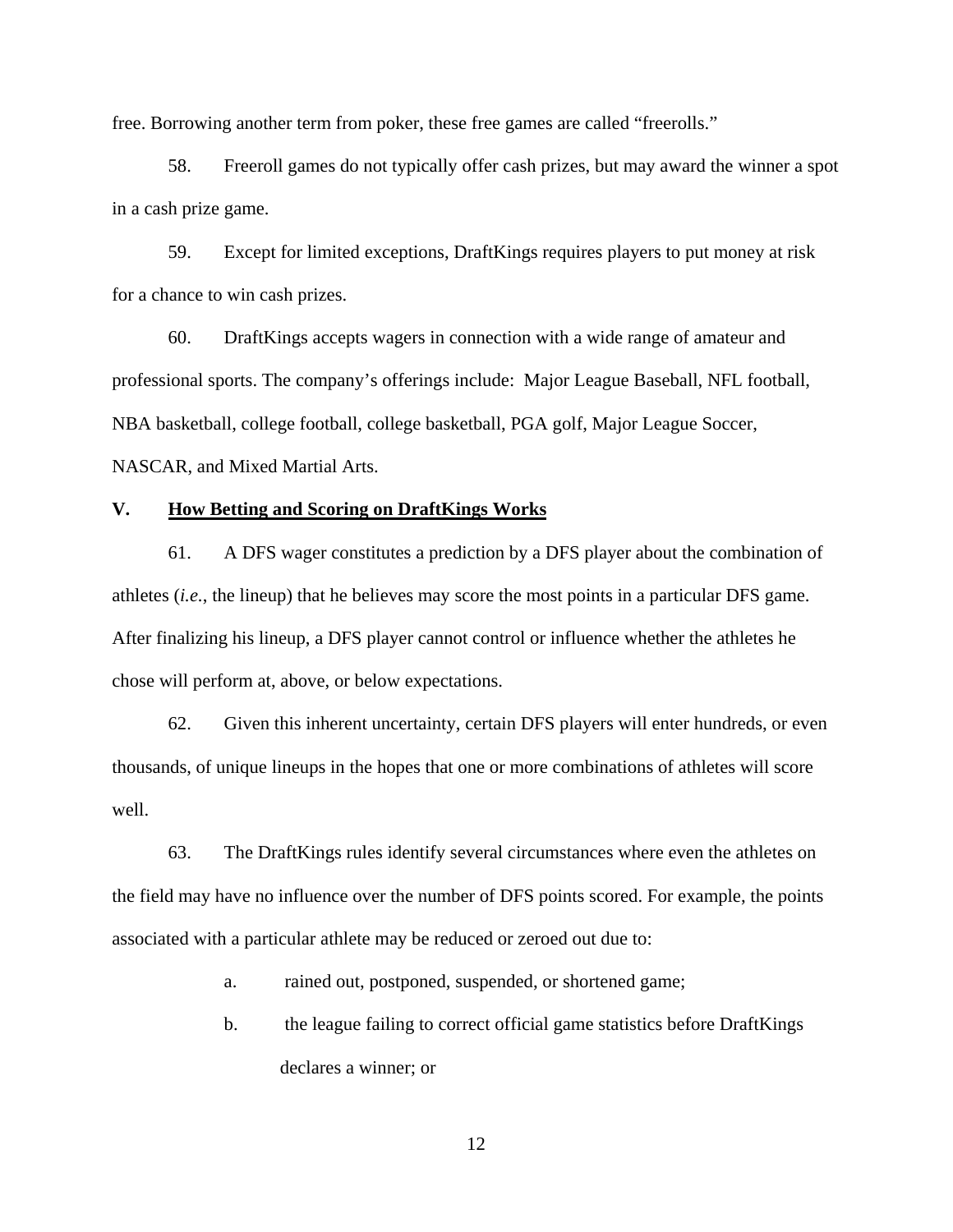c. a trade involving the athlete that occurs too close to when lineups lock.

64. The scores applied to any DFS lineup directly reflect the real-game performance of athletes.

65. Until a tally of the final box scores is available, the winning DFS wager or wagers are unknown and unknowable.

66. DraftKings' rules for each major sport (professional football, baseball, basketball, and hockey) specify that: "DraftKings will wait until all of the final box scores have been reported for each contest's games to ensure that the final results are accurate."

67. Similar to other types of sports betting, DFS players will try to predict or "handicap" whether the odds offered by the bookmaker (*i.e.* the salary DraftKings assigns a given athlete) accurately reflect the expected outcome (*i.e.* how well that athlete will perform in an actual game).

68. Just as the most sophisticated sports handicapper has no control over whether the team he chose will beat the point spread, a DFS player has no control over whether the lineup he chose will perform.

69. As a FanDuel spokesperson aptly observed, the results in DFS are "contingent on the positive performance of all of their players" in actual games.

70. In a November 13, 2015 court filing, DraftKings similarly observed that the success of DFS lineups "depends on the combined performance" of real-world athletes.

### **VI. DraftKings Markets Itself as a Game Anyone Can Win**

71. In a bid for players and market share, DraftKings dramatically increased advertising spending this fall. DraftKings alone spent a reported \$81 million on television commercials that aired more than 22,000 times in the lead-up to the NFL season, August 1, 2015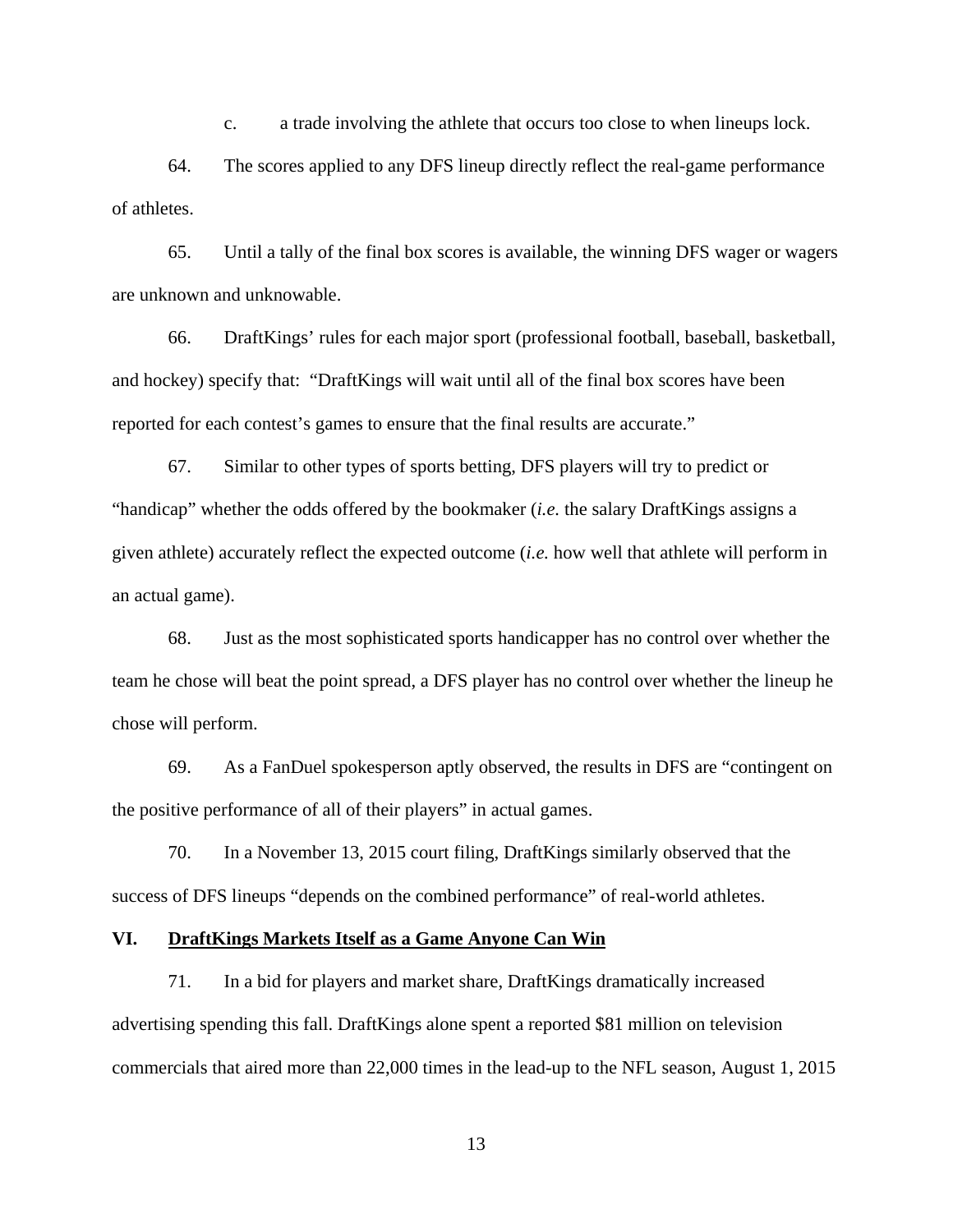through September 14, 2015.

72. In commercial-after-commercial, DraftKings' advertisements emphasized the ease of winning massive jackpots.

73. One Draftkings ad promised: "…taking home your share is *simple*: just pick your sport, pick your players, and pick up your cash. That's it. *It's the simplest way of winning lifechanging piles of cash.*"



74. Another DraftKings television commercial explained: "They make winning *easier* than milking a two-legged goat . . . Do you want to be a fantasy football hero? Do you want it to be *easy and fun* with a shot to win millions?"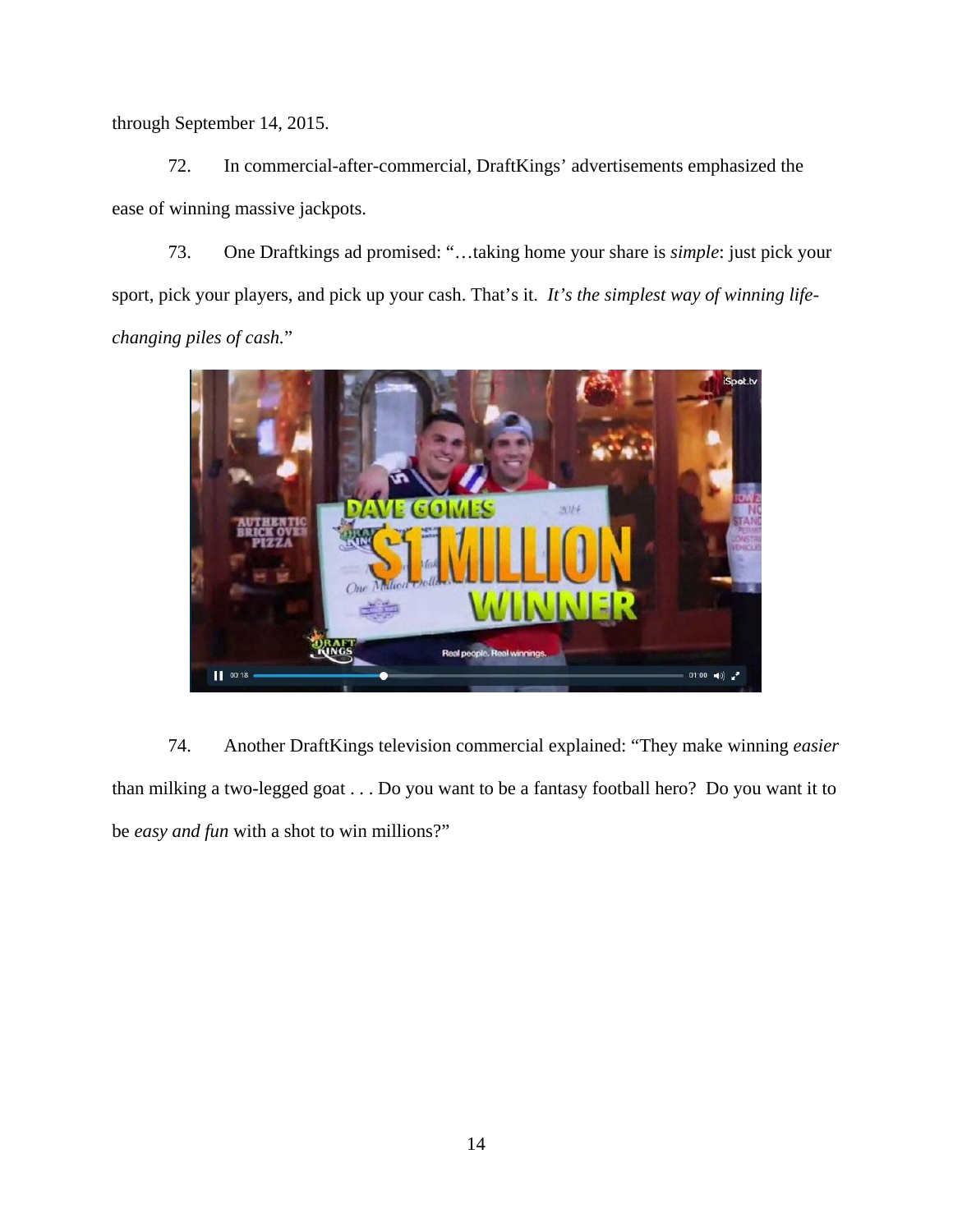

75. "The giant check is no myth" urged another DraftKings ad ". . . BECOME A

# MILLIONAIRE!"



76. The ease and simplicity of playing and winning is further reinforced on the

DraftKings' website. Among the "5 GREAT REASONS" to play DFS on DraftKings:

- a. "*No commitment*  get your sweat on in the industry's highest paying guaranteed tournaments." (emphasis added)
- b. "*Build your team in only minutes* and watch your scores update live online." (emphasis added)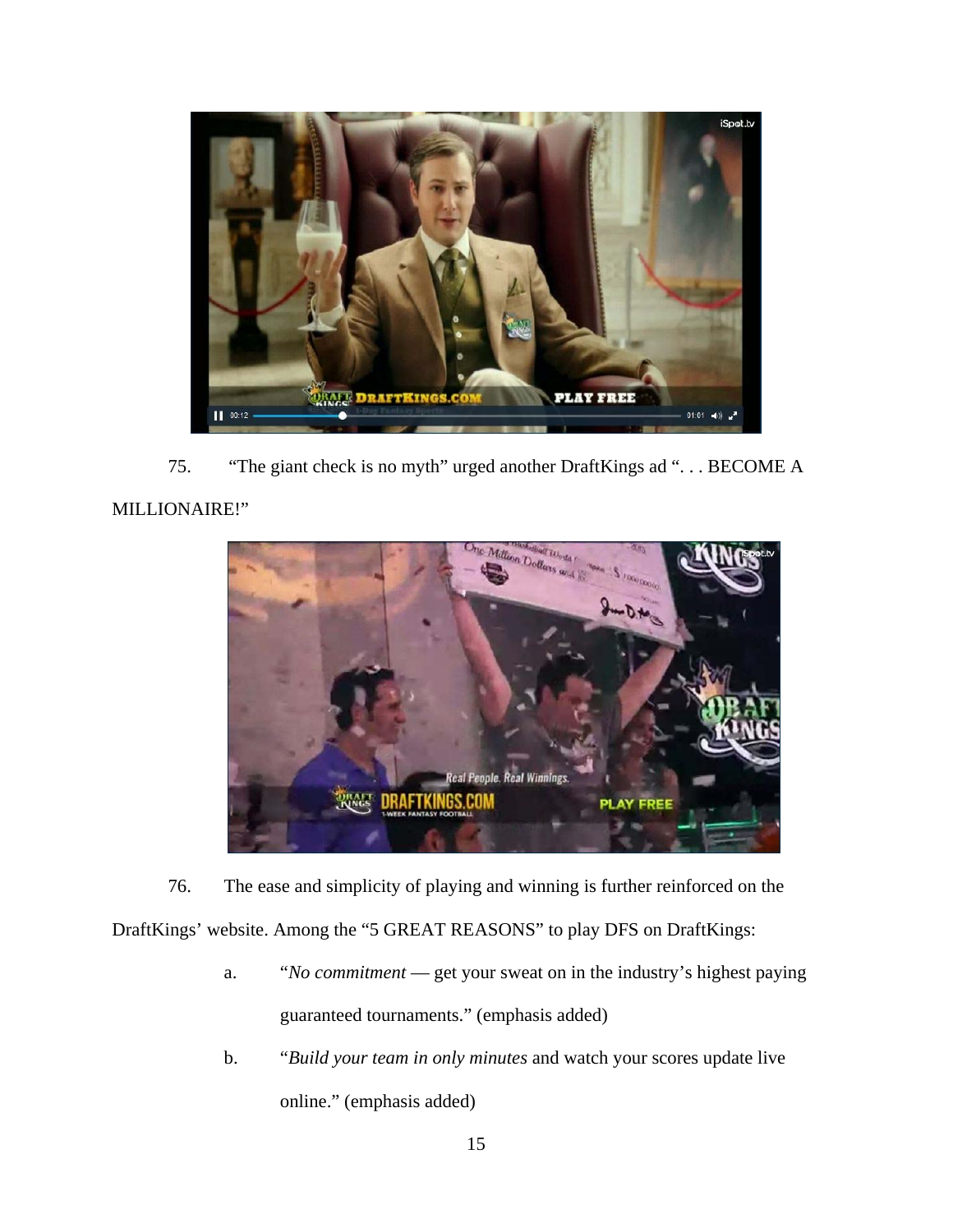### **VII. DraftKings Operates a Gambling Business**

77. Since 1894, Article I, Section 9 of the New York State Constitution has expressly prohibited bookmaking and all other forms of sports gambling (apart for an exception for parimutuel betting on horseracing).

78. The New York Penal Law has long recognized crimes for promoting gambling, including bookmaking, and for maintaining gambling devices and records. Gambling is defined, in part, as wagering on a "future contingent event" not under the bettor's control or influence or a "contest of chance."

79. Recognizing that these laws and similar laws in other jurisdictions are directly contrary to the DFS model, DraftKings' U.S. website maintains that DFS "is a skill game and is not considered gambling."

80. Yet, in the United Kingdom, where sports gambling is legal, DraftKings has taken the necessary regulatory steps to operate as a legitimate online sports betting company. In an August 17, 2015 press release, DraftKings announced it had received a license to operate in the U.K.. The release neglected to mention the name of the entity that issued the license (the U.K. Gambling Commission) or the business categories in which the license entitled DraftKings to compete (gambling software and pool-betting).

81. The DraftKings' CEO was more straightforward in his 2012 reddit thread, explaining that DraftKings operates in the "gambling space."

82. When presenting to investors, DraftKings is even more direct about its relationship to gambling.

83. For example, in an investor presentation, DraftKings used slides on casinos, online poker, and sports betting to showcase DraftKings' "Market Opportunity":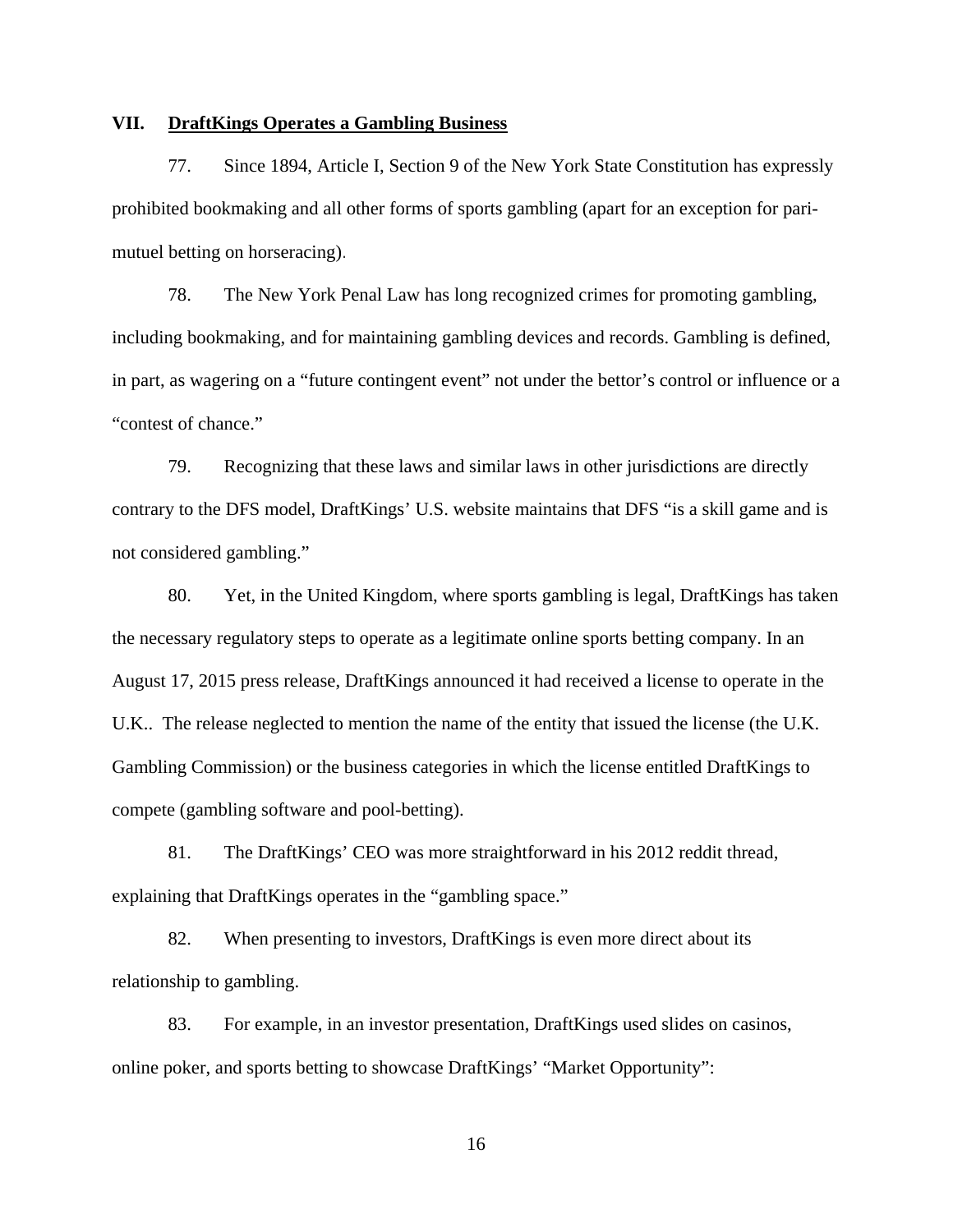- a. *Slide 10:* "Global opportunity for online betting and casino market estimated at ~\$27B now, ~\$36B by 2018," which charts the revenue growth in the "Global online poker market" and in the "Global online betting and casino markets"; and,
- b. *Slide 11:* "Sports Wagering Vertical is a large addressable market," which highlights the billions of dollars in revenue from legal and illegal sports betting in the United States.
- 84. The investing community likewise views DraftKings and DFS companies as

gambling. For example, in a presentation prepared for the FSTA's winter conference in 2014 (the "FSTA Presentation"), Eilers Research, a gaming industry research firm, compared DFS to the "comparable industries" of casinos, lotteries, and sports betting:

# Daily Fantasy Sports - Putting the Market in Perspective

Despite the recent surge in popularity the DFS market still pales in comparison to other comparable industries:



Source: Eilers Research, LLC, NV Gaming Control Board, NJ DGE, Fanduel.com

Notes: Regulated sports wagering turnover is derived from NV Gaming Control board monthly revenue reports, unregulated sports<br>betting turnover is based on Eilers Research, LLC estimates. Regulated online poker turnover is lottery, and NV Control Board and assumes 4% effective hold rate. Unregulated online poker turnover is based off Eilers Research estimates and assumes 4% effective hold rate. US lottery sales is derived from individual state lottery reports. Entry fees on DFS are based on company reports and Eilers Research, LLC estimates.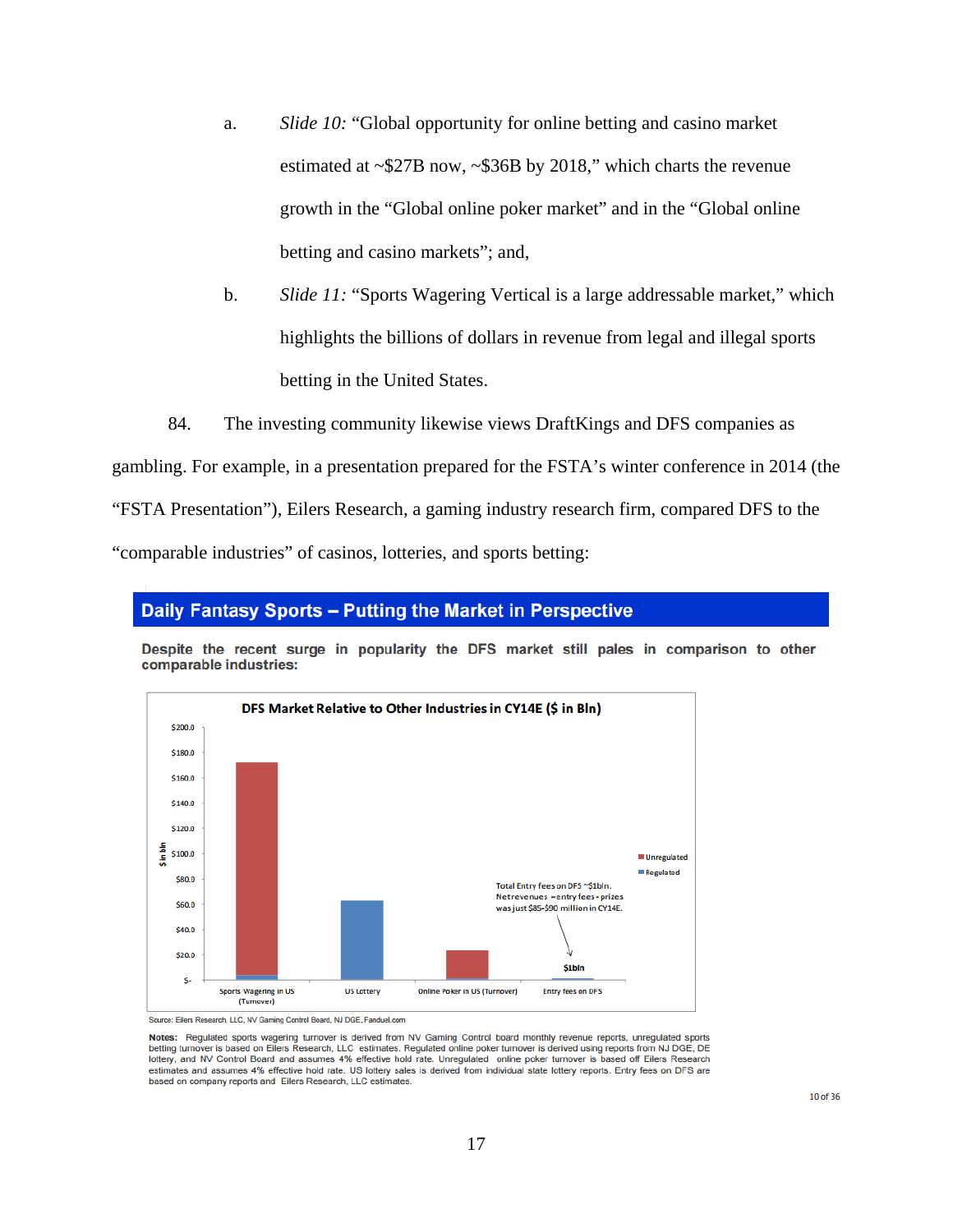85. DraftKings business model is directly modeled on other gambling ventures. In his 2012 reddit thread, Robins described DFS as a "mash[-]up between poker and fantasy sports." DraftKings, Robins explained, makes its money in a way that "is almost identical to a casino."

86. Converting gamblers to DFS and associating DraftKings' brand with gambling ventures is central to its growth strategy.

87. DraftKings signed sponsorship deals with well-known gambling events and venues, including the World Series of Poker, the World Poker Tour, and—in a deal with the New York Racing Association—the Belmont Stakes, the third and final leg of the Triple Crown.

88. One DraftKings executive—Jon Aguiar, who is himself a former professional poker player—credits poker players with a good part of DraftKings' rise, explaining to LegalSportsReport.Com that they pick up DFS quickly: "Once they get to DraftKings, they already know how to deposit, they understand how a bonus works, they can navigate the lobby [*i.e.*, the wagering system] with ease."

89. DraftKings embedded keywords related to gambling in the code on its website. This led search engines like Google to suggest DraftKings to users looking for gambling. For example, DraftKings used keywords like "'fantasy golf betting,'' "weekly fantasy basketball betting," ''weekly fantasy hockey betting," "weekly fantasy football betting," "weekly fantasy college football betting," "weekly fantasy college basketball betting," "Fantasy College Football Betting," "daily fantasy basketball betting," and "Fantasy College Basketball Betting."

90. As reflected in the FSTA Presentation, DFS has had success converting casual gamblers—like those who play the lottery—into DFS players. One slide observed that the largeprize GPPs run by DraftKings, FanDuel, and others were already "attracting new users & serving as a new alternative for some ticket/lottery players."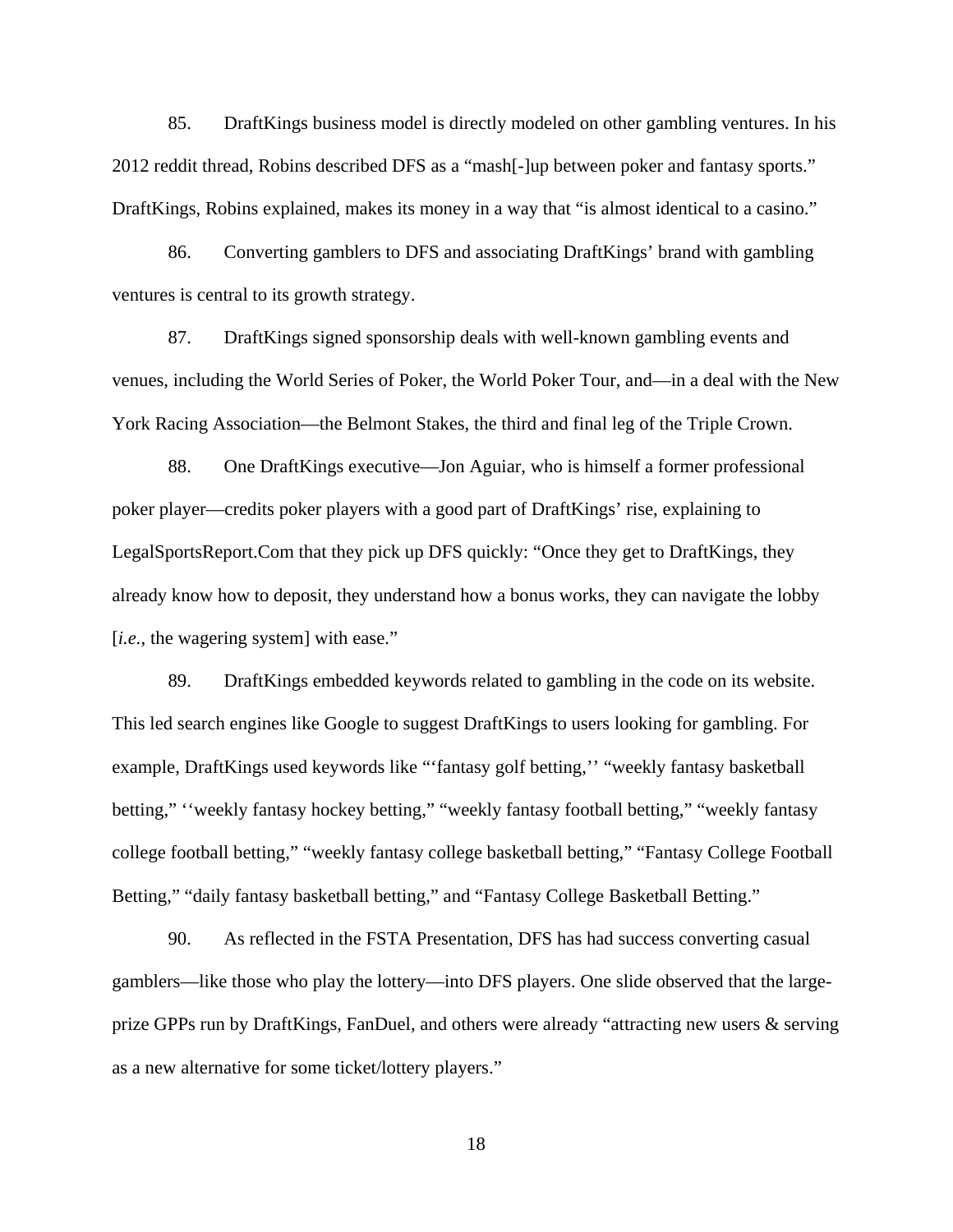91. Yet just as in poker, blackjack, and horseracing, a small percentage of professional gamblers manage to use research, software, and large bankrolls to extract a disproportionate share of DFS jackpots.

92. With blackjack, professional players profit at the expense of the casino.

93. With poker and DFS, professional players, also known as "sharks," profit at the expense of casual players, also known as "minnows."

94. DraftKings data show that 89.3% of DFS players had an overall *negative* return on investment for 2013 and 2014.

95. On any given day, DraftKings will accept substantially more than five wagers placed by New York residents. These wagers total significantly more than \$5,000.

96. Based on numbers from DraftKings, over 150,000 individual New York residents placed bets with the company between April 25, 2012 and October 25, 2015.

### **VIII. Gambling Addiction Associated with DFS is an Increasingly Serious Problem**

97. Experts in gambling addiction and other compulsive behaviors have identified DFS as a serious and growing threat to people at-risk for, or already struggling with, gamblingrelated illnesses.

98. DFS is an especially powerful draw for young males who are increasingly seeking help for compulsive gambling related to DFS with counselors and appearing at Gamblers Anonymous meetings.

99. For those struggling with gambling addiction or vulnerable to it, certain structural characteristics make DFS particularly dangerous.

100. As Keith Whyte, the Executive Director of the National Council on Problem Gambling ("NCPG") explains, these structural characteristics—which are generally absent from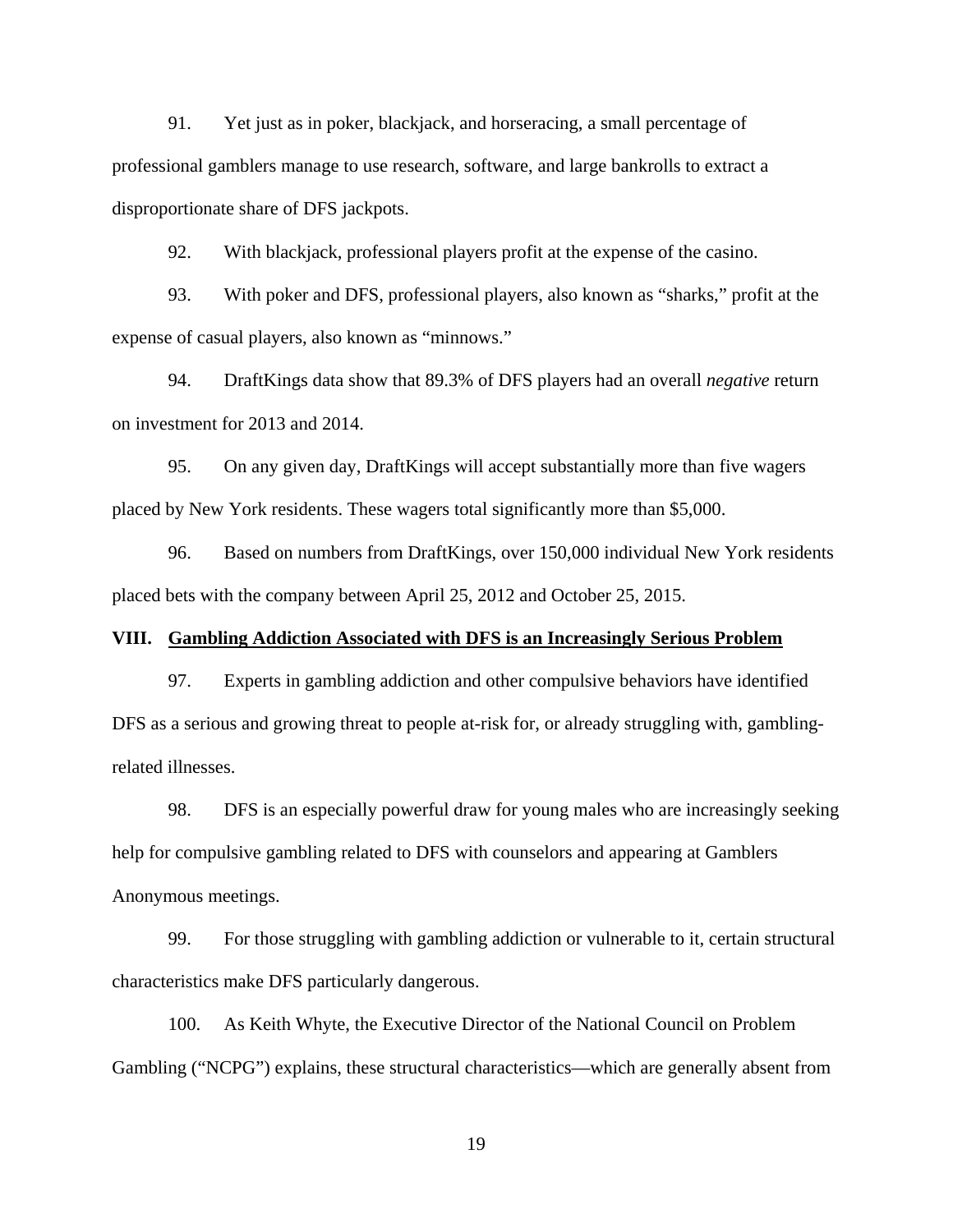season-long fantasy leagues—include:

the ability for players to place large bets; the chance for players to win large payouts; the high speed of play (or, put another way, the relatively short interval between the placing of a bet and the determination of the outcome of the bet); and the perception of skill as a determinant in the outcome of the wager.

101. Dr. Jeffrey L. Derevensky, Director of the International Centre for Youth Gambling Problems and High-Risk Behavior at McGill University, notes that, among other things, false or misleading representations of the skill involved in DFS "can lead players to a preoccupation with DFS, chasing of losses, and developing symptoms and behaviors associated with a gambling disorder."

102. According to documents shared with a potential DraftKings investor, numerous DFS players struggling with gambling addiction have called customer service to cancel their accounts and to plead with DraftKings to permanently block them from playing.

DraftKings' records show customer inquiries from DFS players seeking assistance with subjects like "Gambling Addict do not reopen," "Please cancel account. I have a gambling problem," and "Gambling Addiction needing disabled account."

# **IX. DraftKings Attracts Scrutiny as Gambling Business**

103. After incorporating in 2012, DraftKings quietly attracted investments, but remained relatively unknown outside of the subculture of DFS players and interested investors.

104. The FSTA Presentation estimated that just 2.5% of participants in traditional leagues played DFS.

105. As the president of the FSTA observed earlier this year, as "recently as two years ago everything changed. [DFS] was close to zero, a nascent pastime."

106. Flush with new investment capital, in 2015, DraftKings began an advertising blitz designed to expand DFS beyond its niche market and grow market share as quickly as possible.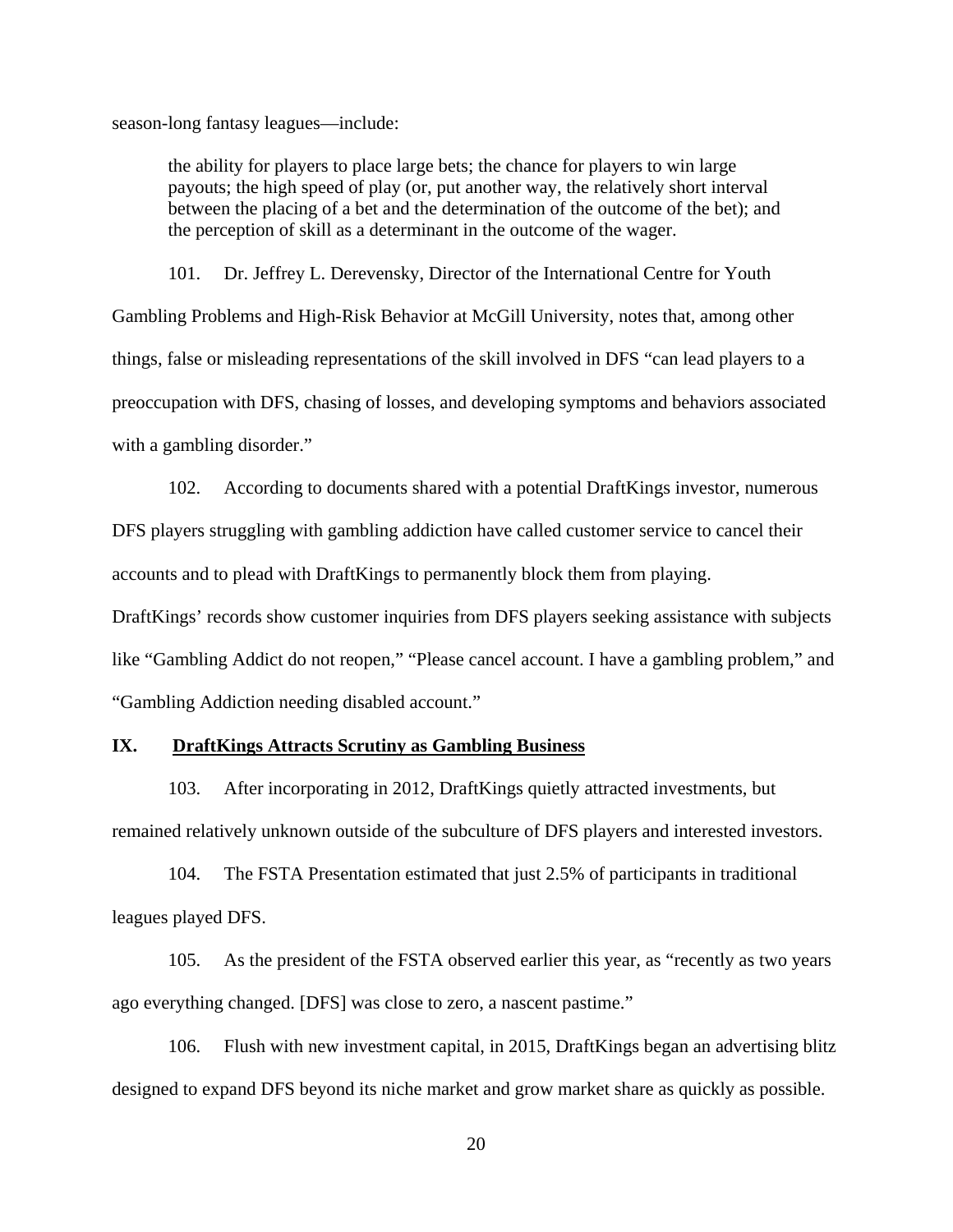107. The growth in DFS advertising has been as spectacular as it was sudden. For all of 2014, for example, DraftKings spent just over \$1 million on advertising with NBC. In just the first ten months of 2015, DraftKings spent about \$21 million with NBC Universal/Comcast.

108. Advertising reached a peak in the weeks leading up to the 2015 NFL season, when it became nearly impossible to watch televised sports without encountering a DFS commercial.

109. On October 5, 2015, *The New York Times* published an expose titled "Scandal Erupts in Unregulated World of Fantasy Sports" that introduced DFS for the first time to many non-players. The story focused on DFS' fairness and strongly suggested that a DraftKings employee had improperly used inside information to improve his chances of winning on FanDuel.

110. On October 6, 2015, the Office of the New York Attorney General ("NYAG") opened an investigation

111. Reports soon emerged indicating that various other federal and state enforcement agencies and regulators were probing the operations of the two companies.

112. Gaming officials in several states raised questions as to the legality of the DFS business.

113. For an increasing number of states, the answer appears to be "no."

#### Washington State

114. Washington State and New York State laws have identical statutory definitions of "gambling" and "contest of chance." Relying on those definitions, the Washington State Gambling Commission has previously declared that online "fantasy sports wagering is not authorized for play in Washington State."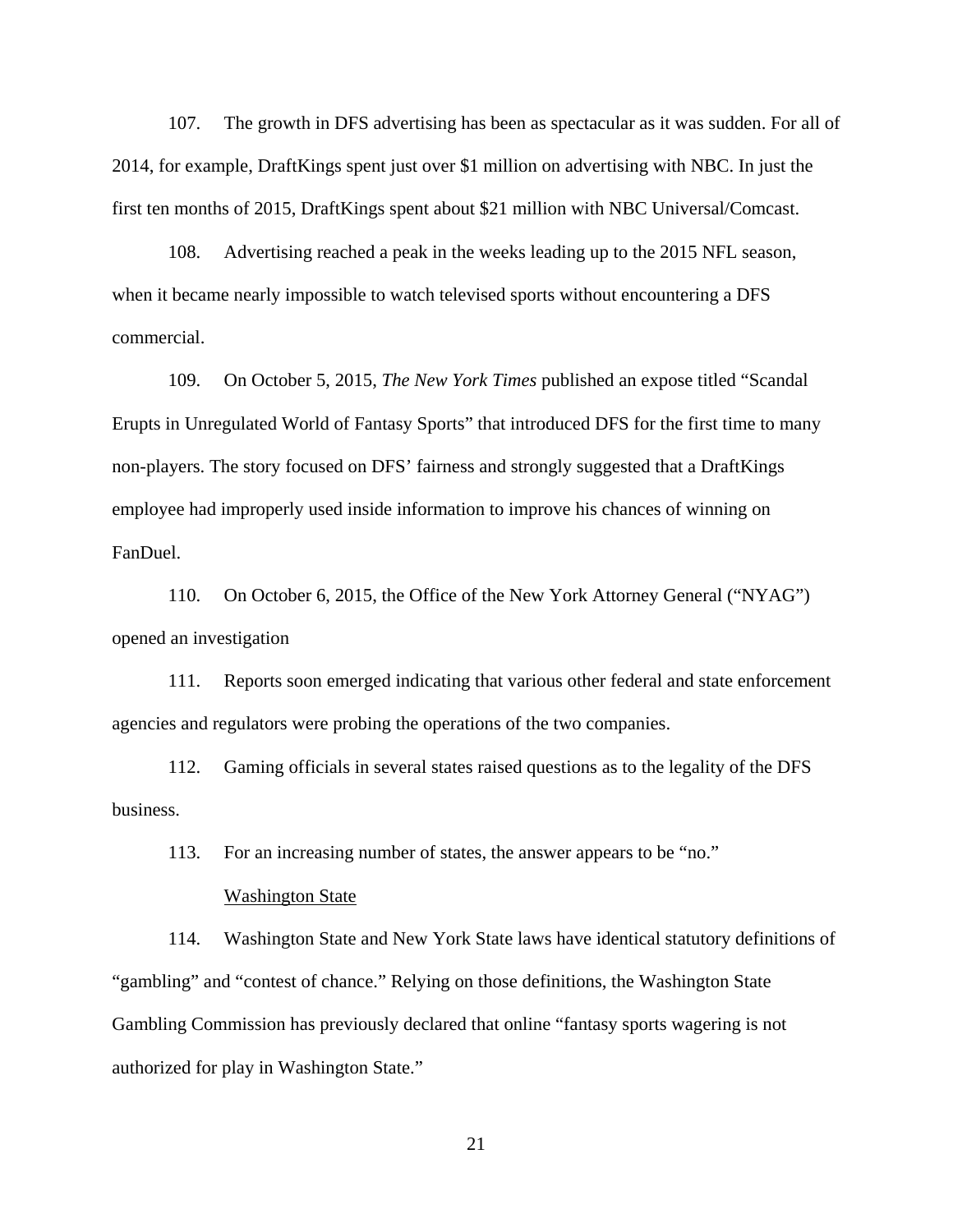115. While continuing to offer games in New York, neither DraftKings nor FanDuel currently accept wagers in Washington State.<sup>1</sup> On October 21, 2015, Chris Stearns, Chairman of the Washington State Gambling Commission, highlighted this inconsistency, observing in a tweet: "NY definition of 'contest of chance' & 'gambling' same as WA's . . .Yet DFS offered in NY but not WA."

### Michigan

116. On September 1, 2015, the Chairman of the Michigan Gaming Control Board stated that that DFS is "illegal under current Michigan law."

### Georgia

117. On September 23, 2015, citing the gambling prohibitions in the Georgia state constitution and criminal laws, the Georgia Lottery Corporation demanded that the two rival DFS companies explain "how it is that FanDuel and DraftKings are able to lawfully operate fantasy sports games in the State of Georgia."

#### Nevada

118. On October 15, 2015, the Nevada Gaming Control Board issued a public notice announcing that DFS constituted gambling. The notice stated, among other things, that:

because DFS involves wagering on the collective performance of individuals participating in sporting events, under current law, regulation and approvals, in order to lawfully expose DFS for play within the State of Nevada, a person must possess a license to operate a sports pool issued by the Nevada Gaming Commission.

119. In a memorandum dated October 16, 2015, the Office of the Nevada Attorney

General issued a formal opinion supporting the decision of the Nevada Gaming Control Board.

The opinion concluded:

 $\overline{a}$ 

<sup>&</sup>lt;sup>1</sup> In addition to Washington and Nevada, DraftKings and FanDuel do not currently accept wagers in Arizona, Louisiana, Iowa, and Montana because of concerns related to state law*.*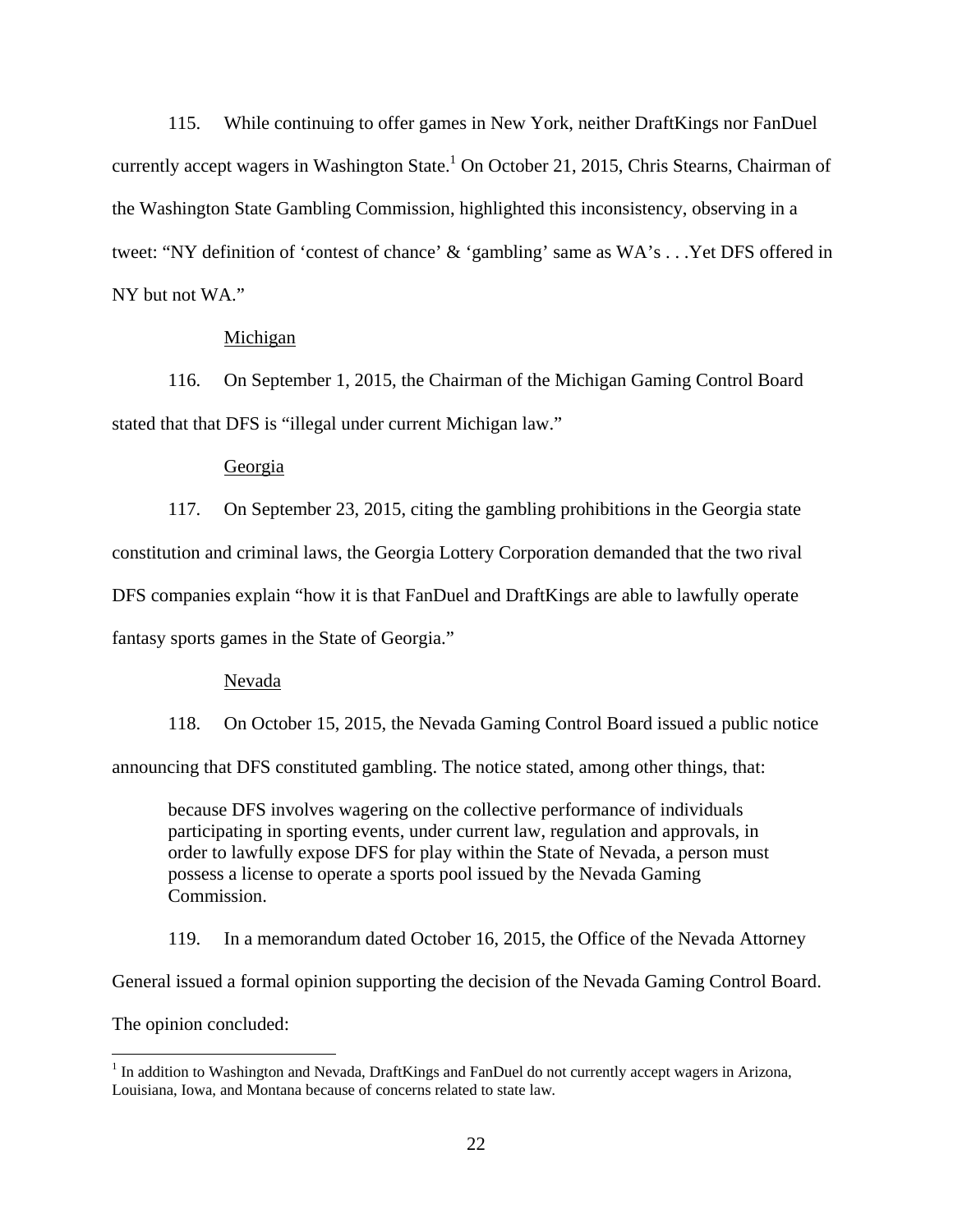In short, daily fantasy sports constitute sports pools and gambling games. They may also constitute lotteries, depending on the test applied by the Nevada Supreme Court. As a result, pay-to-play daily fantasy sports cannot be offered in Nevada without licensure.

120. FanDuel and DraftKings stopped accepting wagers in Nevada a few hours after the decision of the Nevada Gaming Control Board.

Illinois

121. On October 16, 2015, a spokesperson for the Illinois Gaming Board expressed the Board's view that DFS is illegal in Illinois. The Board announced it was seeking a formal opinion from the Illinois State Attorney General.

### National Collegiate Athletic Association ("NCAA")

122. And on August 27, 2015, the NCAA sent a cease-and-desist letter to DraftKings objecting to DFS games involving college sports.

123. The NCAA's letter provided that DFS is "inconsistent with our values, by-laws,

rules and interpretations regarding sports wagering," and may violate the UIGEA, the

Professional and Amateur Sports Protection Act, and state gambling laws.

124. On September 22, 2015, the NCAA reportedly told college athletic directors that the NCAA considers DFS to be gambling, and that athletes found to violate a ban on playing DFS would face a suspension from college sports of no less than one year.

125. DraftKings continues to run DFS games connected with college sports contrary to the NCAA's specific demand.

# **FIRST CAUSE OF ACTION PURSUANT TO EXECUTIVE LAW § 63(12): NEW YORK STATE CONSTITUION ARTICLE I, SECTION 9**

126. The plaintiff repeats and realleges paragraphs 1 through 125 as if fully set forth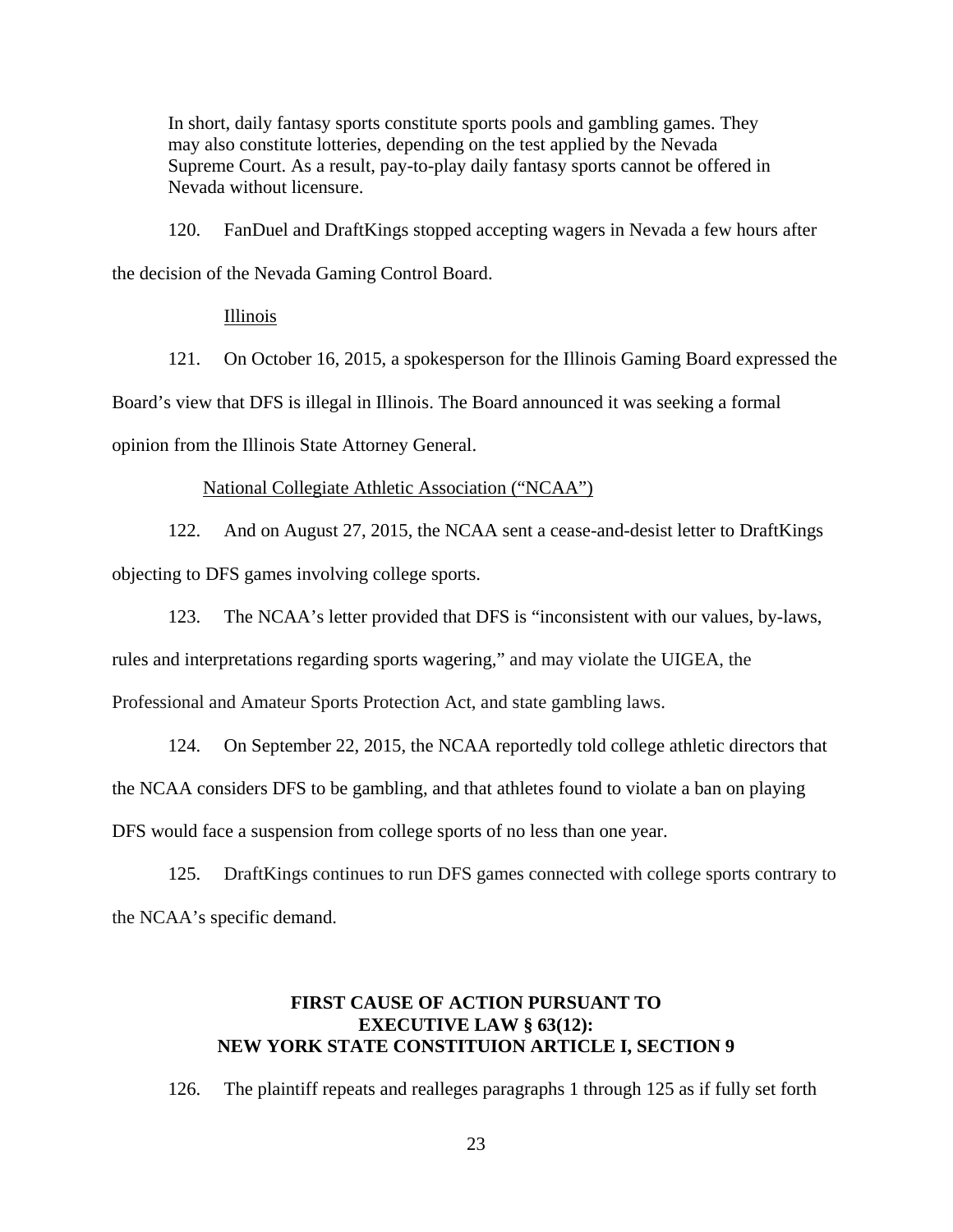herein.

127. Executive Law § 63(12) authorizes the Attorney General to bring an action to enjoin repeated illegal acts or persistent illegality in the carrying on, conducting, or transaction of business.

128. Article I, Section 9 of the New York State Constitution prohibits any lottery or the sale of lottery tickets, pool-selling, book-making, or any other kind of gambling, except lotteries operated by the state, pari-mutuel betting on horse races, and casino gambling at no more than seven facilities.

129. As set forth above, Defendant violates Article I, Section 9 of the New York State Constitution by running a book-making or other kind of gambling business.

130. By its actions in violation of Article I, Section 9 of the New York State Constitution, defendant has engaged in repeated and persistent illegal conduct in violation of Executive Law § 63(12).

### **SECOND CAUSE OF ACTION PURSUANT TO EXECUTIVE LAW § 63(12): VIOLATION OF NEW YORK PENAL LAW § 225.10**

131. The plaintiff repeats and realleges paragraphs 1 through 130 as if fully set forth herein.

132. Executive Law § 63(12) authorizes the Attorney General to bring an action to enjoin repeated illegal acts or persistent illegality in the carrying on, conducting, or transaction of business.

133. Penal Law § 225.10 prohibits any person from promoting gambling in the first degree by knowingly advancing or profiting from unlawful gambling activity by engaging in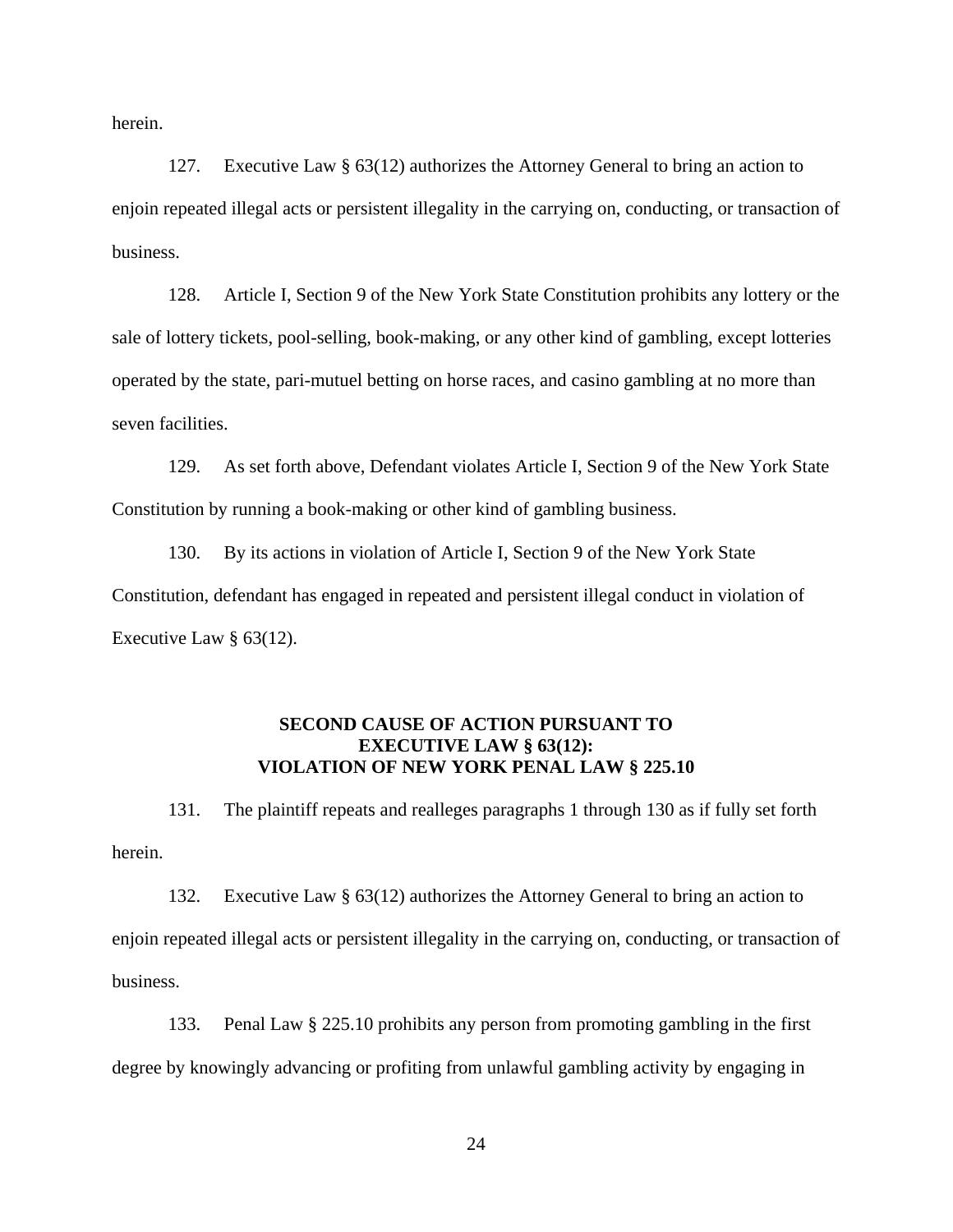bookmaking to the extent that he receives or accepts in any one day more than five bets totaling more than five thousand dollars.

134. As set forth above, defendant violates Penal Law § 225.10 by knowingly advancing and profiting from unlawful gambling activity by receiving and accepting in any one day, and indeed on many days, more than five bets totaling more than five thousand dollars.

135. By its actions in violation of Penal Law § 225.10, defendant has engaged in repeated and persistent illegal conduct in violation of Executive Law § 63(12).

# **THIRD CAUSE OF ACTION PURSUANT TO EXECUTIVE LAW § 63(12): VIOLATION OF NEW YORK PENAL LAW § 225.05**

136. The plaintiff repeats and realleges paragraphs 1 through 135 as if fully set forth herein.

137. Executive Law § 63(12) authorizes the Attorney General to bring an action to enjoin repeated illegal acts or persistent illegality in the carrying on, conducting, or transaction of business.

138. Penal Law § 225.05 prohibits any person from promoting gambling in the second degree by knowingly advancing or profiting from unlawful gambling activity.

139. As set forth above, defendant violates Penal Law § 225.05 by knowingly advancing or profiting from unlawful gambling activity.

140. By its actions in violation of Penal Law § 225. 05, defendant has engaged in repeated and persistent illegal conduct in violation of Executive Law § 63(12).

# **FOURTH CAUSE OF ACTION PURSUANT TO EXECUTIVE LAW § 63(12): VIOLATION OF NEW YORK PENAL LAW § 225.20**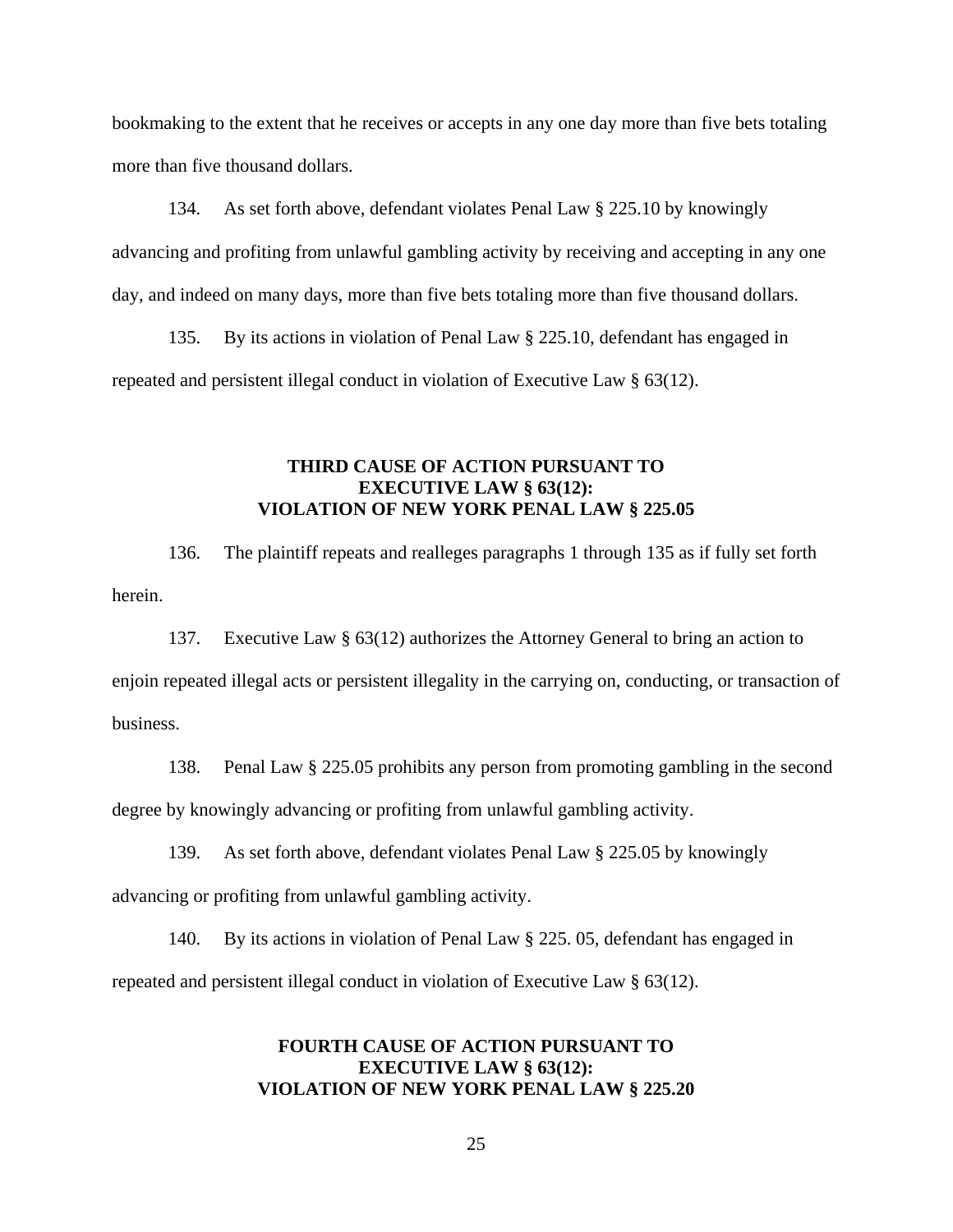141. The plaintiff repeats and realleges paragraphs 1 through 140 as if fully set forth herein.

142. Executive Law § 63(12) authorizes the Attorney General to bring an action to enjoin repeated illegal acts or persistent illegality in the carrying on, conducting, or transaction of business.

143. Penal Law § 225.20 prohibits any person from possessing gambling records in the first degree when, with knowledge of the contents thereof, he possesses any writing, paper, instrument or article of a kind commonly used in the operation or promotion of a bookmaking scheme or enterprise, and constituting, reflecting or representing more than five bets totaling more than five thousand dollars.

144. As set forth above, defendant violates Penal Law § 225.20 by, with knowledge of the contents thereof, possessing any writing, paper, instrument or article of a kind commonly used in the operation or promotion of a bookmaking scheme or enterprise and constituting, reflecting or representing more than five bets totaling more than five thousand dollars.

145. To wit, Defendant maintains a computer system recording hundreds of thousands of illegal wagers.

146. By its actions in violation of Penal Law § 225.20, defendant has engaged in repeated and persistent illegal conduct in violation of Executive Law § 63(12).

# **FIFTH CAUSE OF ACTION PURSUANT TO EXECUTIVE LAW § 63(12): VIOLATION OF NEW YORK PENAL LAW § 225.15**

147. The plaintiff repeats and realleges paragraphs 1 through 146 as if fully set forth herein.

148. Executive Law § 63(12) authorizes the Attorney General to bring an action to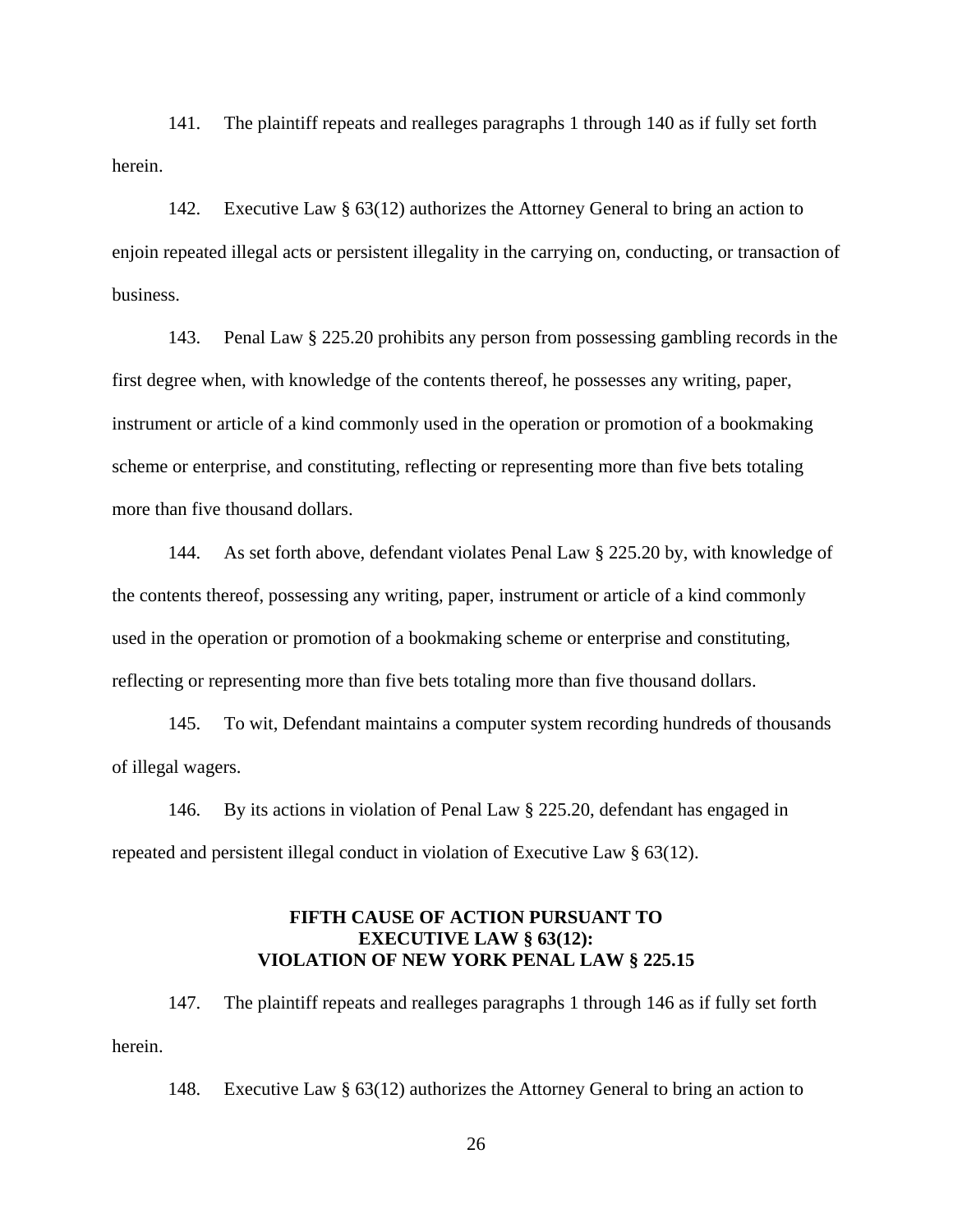enjoin repeated illegal acts or persistent illegality in the carrying on, conducting, or transaction of business.

149. Penal Law § 225.15 prohibits any person from possessing gambling records in the second degree when, with knowledge of the contents thereof, he possesses any writing, paper, instrument or article of a kind commonly used in the operation or promotion of a bookmaking scheme or enterprise.

150. As set forth above, defendant violates Penal Law § 225.15 by, with knowledge of the contents thereof, possessing any writing, paper, instrument or article of a kind commonly used in the operation or promotion of a bookmaking scheme or enterprise.

151. To wit, Defendant maintains a computer system recording hundreds of thousands of illegal wagers.

152. By its actions in violation of Penal Law § 225.15, defendant has engaged in repeated and persistent illegal conduct in violation of Executive Law § 63(12).

### **SIXTH CAUSE OF ACTION PURSUANT TO EXECUTIVE LAW § 63(12): REPEATED AND PERSISTENT FRAUDULENT CONDUCT**

153. The plaintiff repeats and realleges paragraphs 1 through 152 as if fully set forth herein.

154. Executive Law § 63(12) authorizes the Attorney General to bring an action to enjoin repeated or persistent fraudulent conduct.

155. As set forth above, defendant has engaged in repeated and persistent fraudulent acts by conduct, including but not limited to:

a. Misrepresenting that defendant complies with applicable laws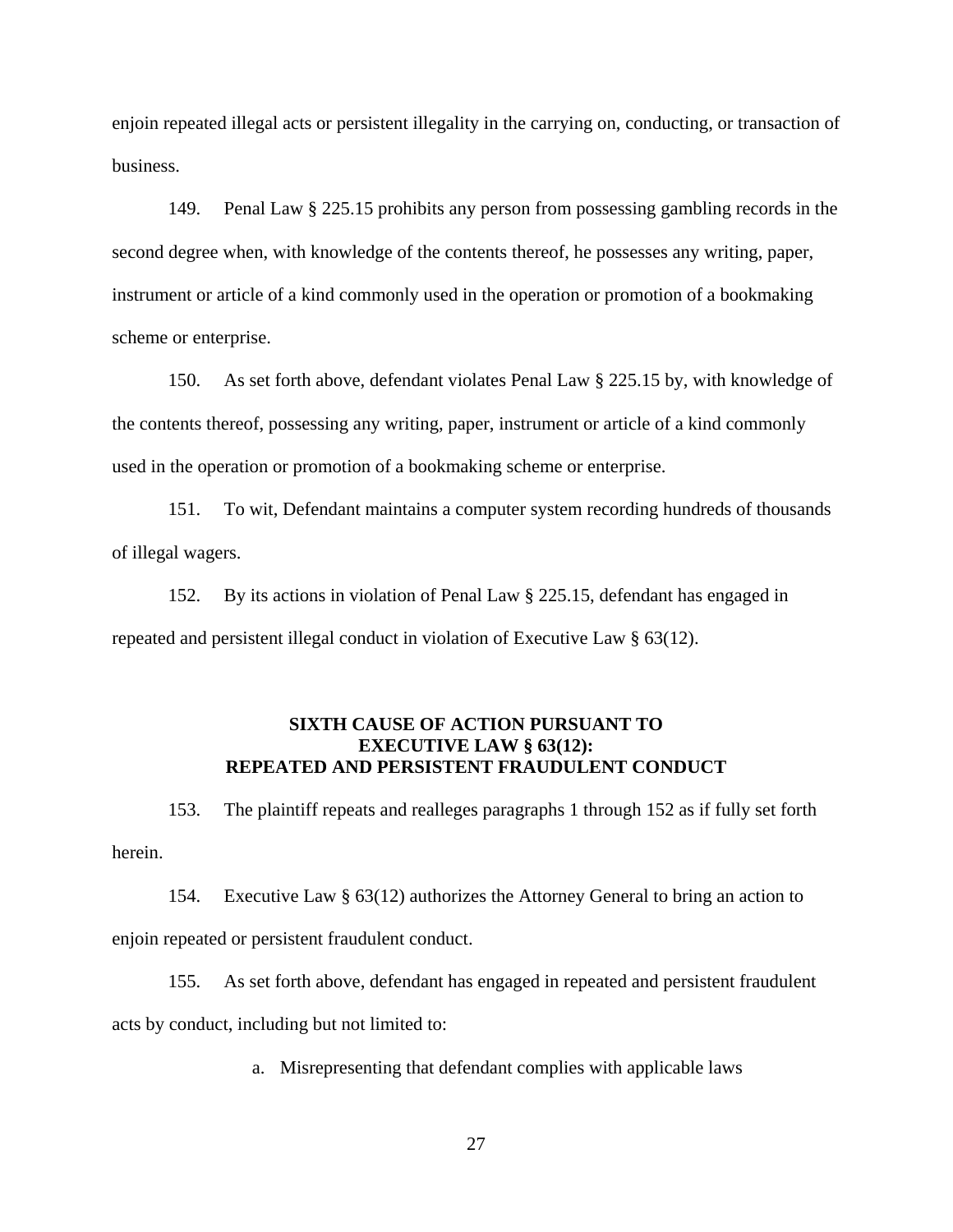b. Misrepresenting the likelihood of a casual player will win a jackpot;

c. Misrepresenting the degree of skill implicated in the games; and

d. Misrepresenting that defendant's games are not considered gambling.

156. By these actions, defendant has engaged in repeated and persistent fraudulent conduct in violation of Executive Law § 63(12).

# **SEVENTH CAUSE OF ACTION PURSUANT TO VIOLATION OF BUSINESS CORPORATION LAW § 1303**

157. The plaintiff repeats and realleges paragraphs 1 through 156 as if fully set forth herein.

158. BCL § 1303 authorizes the Attorney General to bring an action or special proceeding to enjoin or annul the authority of any foreign corporation which within this state contrary to law has done or omitted any act which if done by a domestic corporation would be a cause for its dissolution under section 1101.

159. BCL § 1101(a)(2) provides that where a corporation has exceeded the authority conferred on it by law or abused its powers contrary to the public policy of the state, it is liable to be dissolved.

160. As set forth above, defendant operates an illegal gambling business in violation of the New York State Constitution, New York Penal Law, and other applicable statutes.

161. Defendant has also engaged in repeated and persistent fraudulent acts by conduct, including but not limited to:

a. Misrepresenting that defendant complies with applicable laws

b. Misrepresenting the likelihood of a casual player will win a jackpot;

c. Misrepresenting the degree of skill implicated in the games; and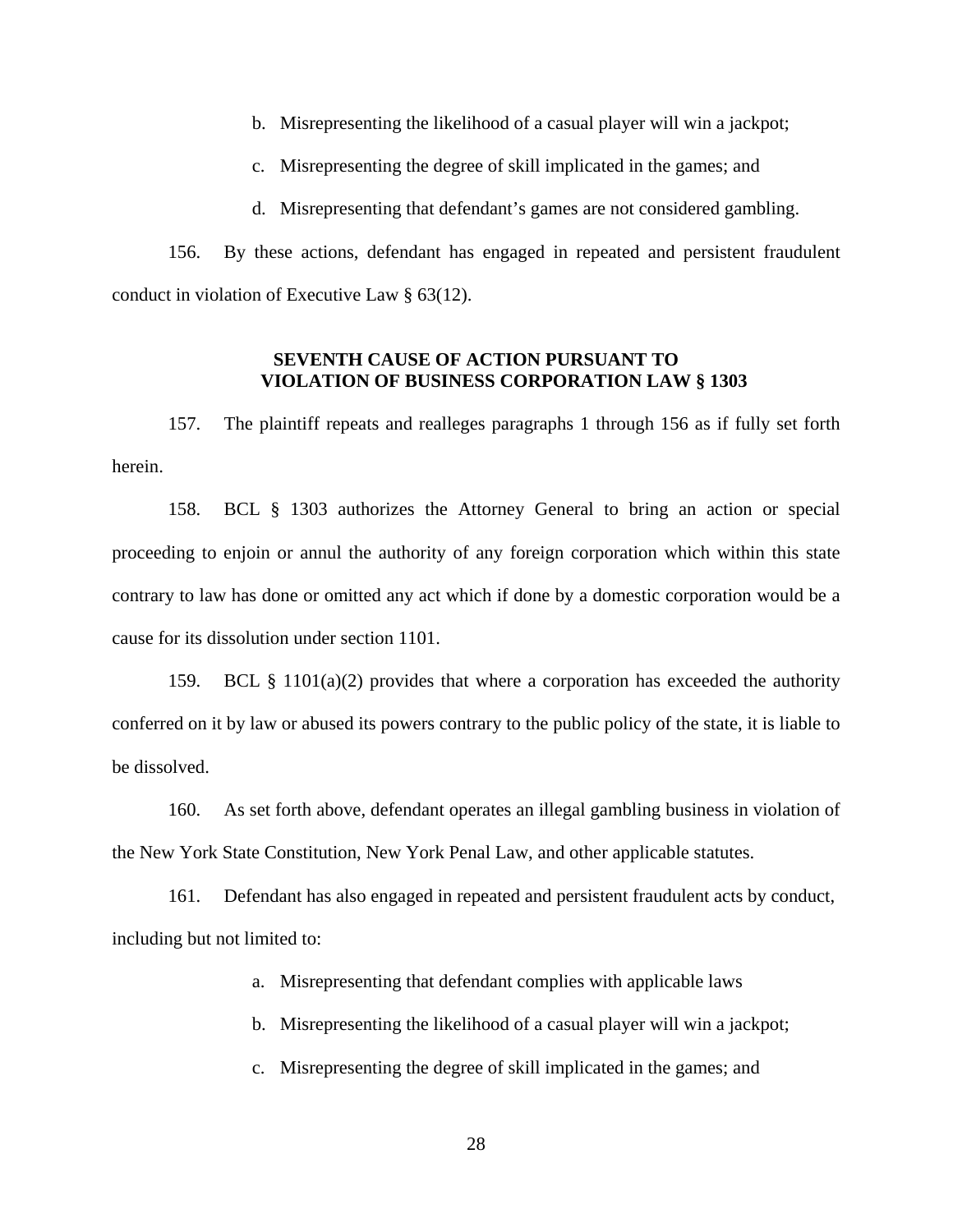d. Misrepresenting that defendant's games are not considered gambling.

162. As such, defendant has abused its powers contrary to the public policy of the state, warranting annulment of its authority to do business in this state and an injunction against its continued operation of an illegal gambling business.

# **EIGHTH CAUSE OF ACTION PURSUANT TO GENERAL BUSINESS LAW § 349**

163. The plaintiff repeats and realleges paragraphs 1 through 162 as if fully set forth herein.

164. GBL § 349 prohibits deceptive acts and practices in the conduct of any business, trade, or commerce in the state of New York.

165. As set forth above, defendant has engaged in deceptive acts and practices in violation of GBL § 349 by conduct, including, but not limited to:

a. Misrepresenting that defendant complies with applicable laws;

b. Misrepresenting that casual player is likely to win a jackpot;

c. Misrepresenting that DFS is a "skill game"; and

d. Misrepresenting that defendant's games are not considered gambling.

166. By its actions in violation of GBL § 349, defendant has engaged in repeated and

persistent illegal conduct in violation of Executive Law § 63(12).

# **NINTH CAUSE OF ACTION PURSUANT TO GENERAL BUSINESS LAW § 350**

167. The plaintiff repeats and realleges paragraphs 1 through 166 as if fully set forth herein.

168. GBL § 350 prohibits false advertising in the conduct of any business, trade, or